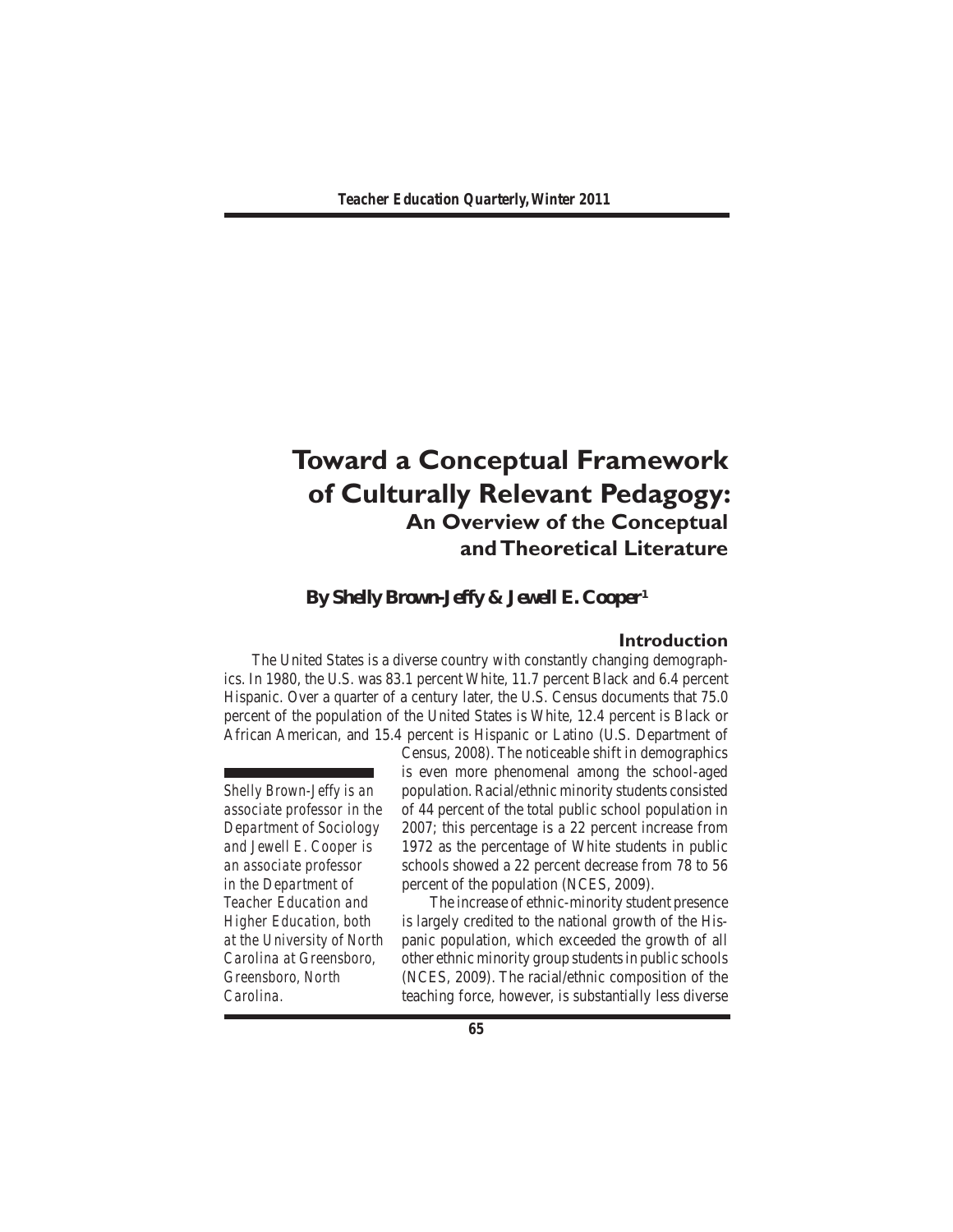than that of the student population. The U.S. Department of Education recognizes that knowledge of the changing demographic conditions in schools, though challenging, can aid such institutions in their response to this change (NCES, 2000). More specifically, while the process of schooling is fraught with challenges, a notable one isthe preparation of teachers who can effectively teach students whose cultural backgrounds are different from their own (Banks, 2000; Gay, 2000; Gollnick & Chin, 2004; Irvine, 2001; Ladson-Billings, 1994, 2001; Riley, 1999).

Scholars have pondered over strategies to assist teachers in teaching about diversity (multiculturalism, racism, etc.) as well as interacting with the diversity found within their classrooms in order to ameliorate the effects of cultural discontinuity. One area that has developed in multicultural education literature is culturally relevant pedagogy (CRP). CRP maintains that teachers need to be non-judgmental and inclusive of the cultural backgrounds of their students in order to be effective facilitators of learning in the classroom. For more than a quarter of a century, scholars have written extensively on the role that the intersection between school and home-community cultures does and should play in the delivery of instruction in schools (e.g., Gay, 2000; Jordan, 1985; Ladson-Billings, 1992, 1994, 1995; Nieto, 1999, 2004). While CRP focuses on the importance of culture in schooling, it does not focus on race and racism as they relate to the sociohistorical pattern of schooling in the U.S. In an effort to understand and change how culture and race interact in the educational system, scholars (Chapman, 2008; Dixson & Rousseau, 2006; Howard, 2008; Ladson-Billings & Tate, 1995; Lynn, 2004; Lynn & Parker, 2006; Milner, 2008) have written about the relationship or connection among race, racism, and power as critical race theory (CRT). The plethora of literature on CRP, however, has not been presented as a testable theoretical model nor hasit been systematically viewed through the lens of CRT. By examining the evolution of CRP among some of the leading scholars, we broaden this work through a CRT infusion which includes race and indeed racism as normal parts of American society that have been integrated into the educational system and the systematic aspects of school relationships.

# **Significance of the CRP Approach**

# **to Teaching and Learning**

*Equality of Educational Opportunity* (1966) by Coleman and his colleagues was the first major post-*Brown v. Board of Education* study to establish that the achievement of Black children was lower than that of White children. This racial gap in achievement has been documented as early as kindergarten/first grade and continues to grow as students matriculate through the public school system (Coleman, Campbell, Hobson, McPartland, Mood, Weinfeld, & York, 1966; Entwisle & Alexander, 1992, 1994; Lee & Burkham, 2002; Vanneman, Hamilton, Baldwin Anderson, & Rahman, 2009). By the time racial/ethnic minority students (particularly Black, Hispanic, and Native American students) reach high school, their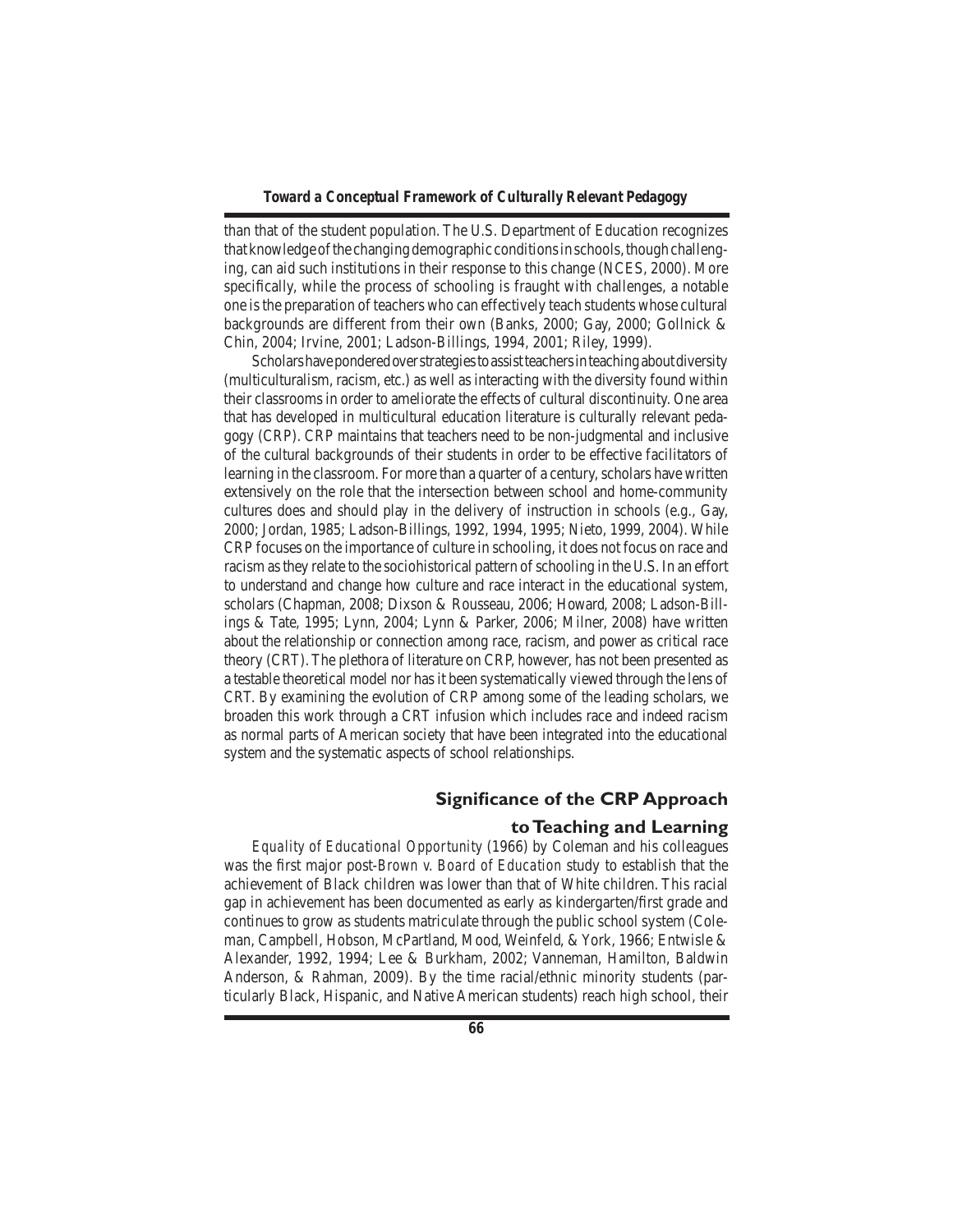achievement significantly lags behind that of White and Asian students. The most recent National Assessment of Educational Progress (NAEP) reading and math results showed that across the 4th and 8th grades, White andAsian/Pacific Islander students continued to score higher, on average, thanBlack, Hispanic, andAmerican Indian/Alaska Native students (NCES, 2005).

 The problem embracing the American educational system is how to ensure that all students, especially racial/ethnic minority students, achieve. However, how the problem is defined dictates the actions taken to address the issues. Moreover, theories which focus on the problem as originating within the schools will look to the schools for resolution. Theories which focus on home-community factors such asracial/ethnic heritage, family composition, and socioeconomic status asthe causes of failure will look for solutions there. Theories and research which argue that students, especially those from status-oppressed minority groups, are sensitive to their treatment in school by teachers, administrators, and peers will look for answers in these social relationships. We believe, however, the latter focus has value in explaining differences in student outcomes. Educational processes and structures, especially those related to teaching or pedagogy, can make a difference in student achievement.

Examining this match, or more often the mismatch, between teaching styles and the home-community culture of students originated in the anthropology-of-education literature and has been given many designations. Early works that advocated connections between home-community and school cultures in developing viable teaching and learning environments described this phenomenon in a variety of ways: (a) *culturally appropriate* (Au & Jordan, 1981);(b) *culturally congruent*(Mohatt & Erickson, 1981);(c) *mitigating cultural discontinuity* (Macias, 1987);(d) *culturally responsive* (Cazden & Legget, 1981; Erickson & Mohatt, 1982); and (e) *culturally compatible* (Jordan, 1985; Vogt, Jordan, & Tharp, 1987). For our purposes, we use the term *culturally relevant pedagogy* (coined by Gloria Ladson-Billings in 1995), which places emphasis on the needs of students from various cultures. Ladson-Billings (1995) specifically defined culturally relevant pedagogy as:

a pedagogy of oppression not unlike critical pedagogy but specifically committed to collective, not merely individual, empowerment. Culturally relevant pedagogy rests on three criteria or propositions: (a) students must experience academic success; (b) students must develop and/or maintain cultural competence; and (c) students must develop a critical consciousness through which they challenge the current status quo of the social order. (p. 160)

Thus, culturally relevant pedagogy is a way for schools to acknowledge the homecommunity culture of the students, and through sensitivity to cultural nuances integrate these cultural experiences, values, and understandings into the teaching and learning environment.

 When the discussion is about culturally relevant pedagogy—one that "teaches to and through the strengths of ethnically diverse students" (Gay, 2000, p. 29)—the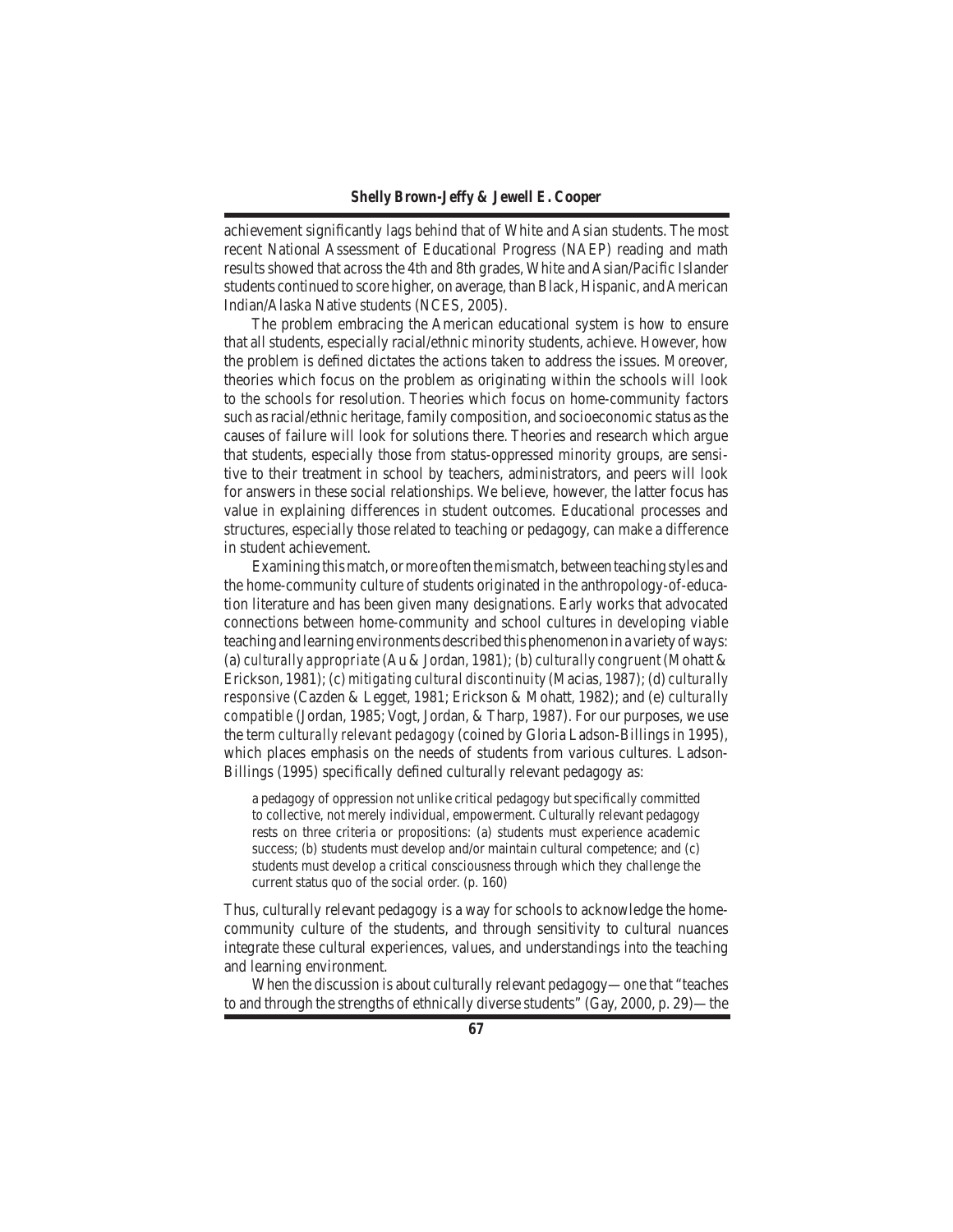discussion is also about the connection between school and culture. For many years, scholars observed that not all students who enter schools come from the same culture—i.e., not allschools are a homogenous environment.Just asthe student body is not homogenous, teachers may come from a culture quite different from that of their students, resulting in cultural clashes that can potentially lead to gaps in learning. For viable teaching and learning to take place, there must be connections between the home-community and school cultures. This connection demonstrates the value of cultural and social capital that students bring with them to school. Such intentional inclusion of students' backgrounds becomes a direct demonstration of the distinction between difference and deficiency. In other words, difference does not imply nor translate as deficit. Furthermore, acknowledging the home-community environments of students in teaching and learning supports tenets of critical race theory in its critical, constructive analysis of how race relations in the United States informs the study and implementation of education in schools. More directly, CRP and CRT can inform the delivery of pedagogy in America's schools.

# **Historical Evolution of CRP**

 Before Ladson-Billings coined culturally relevant pedagogy, several authors discussed the concept.Au and Jordan (1981) maintained that knowing the difference between school learning and informal learning is important in facilitating academic success for students. As specifically related to CRP, they asserted: "The context of school learning is often different from that of informal learning and often unrelated to the child's culture. Bringing the relevance of the text to the child's own experience helps the child make sense of the world" (pp. 149-150). This illustrates the importance of the teacher as a bridge between home-community and school cultures.

 Mohatt and Erickson, in their 1981 study of native Indians in Odawa, Canada, concluded that (a) student and teacher behaviors need to be taken into context because they are culturally patterned behavior, and (b) research needs to focus on understanding the effect of teachers' behaviors on students. The authors listed several factors that teachers must consider when dealing with the culture of Canadian Indian students, specifically behaviors that teachers should interpret based not upon the teachers' cultures but in the context of the students' cultures.

 Macias (1987), in an examination of the Papago Indian tribe's early learning environment, found that when the home culture is radically different from that of the social mainstream, there is a way to introduce the mainstream that does not erode the child's appreciation of his or her own culture. Though beneficial when the ethnicity, race, or culture of the teacher matches that of the students, culturally competent teachers, regardless of race, can learn enough of the child's homecommunity cultural context to be able to properly interpret behavior and structure curriculum to be an effective facilitator of the student's learning.

 Cazden and Legget (1981) noted that teachers need to recognize differences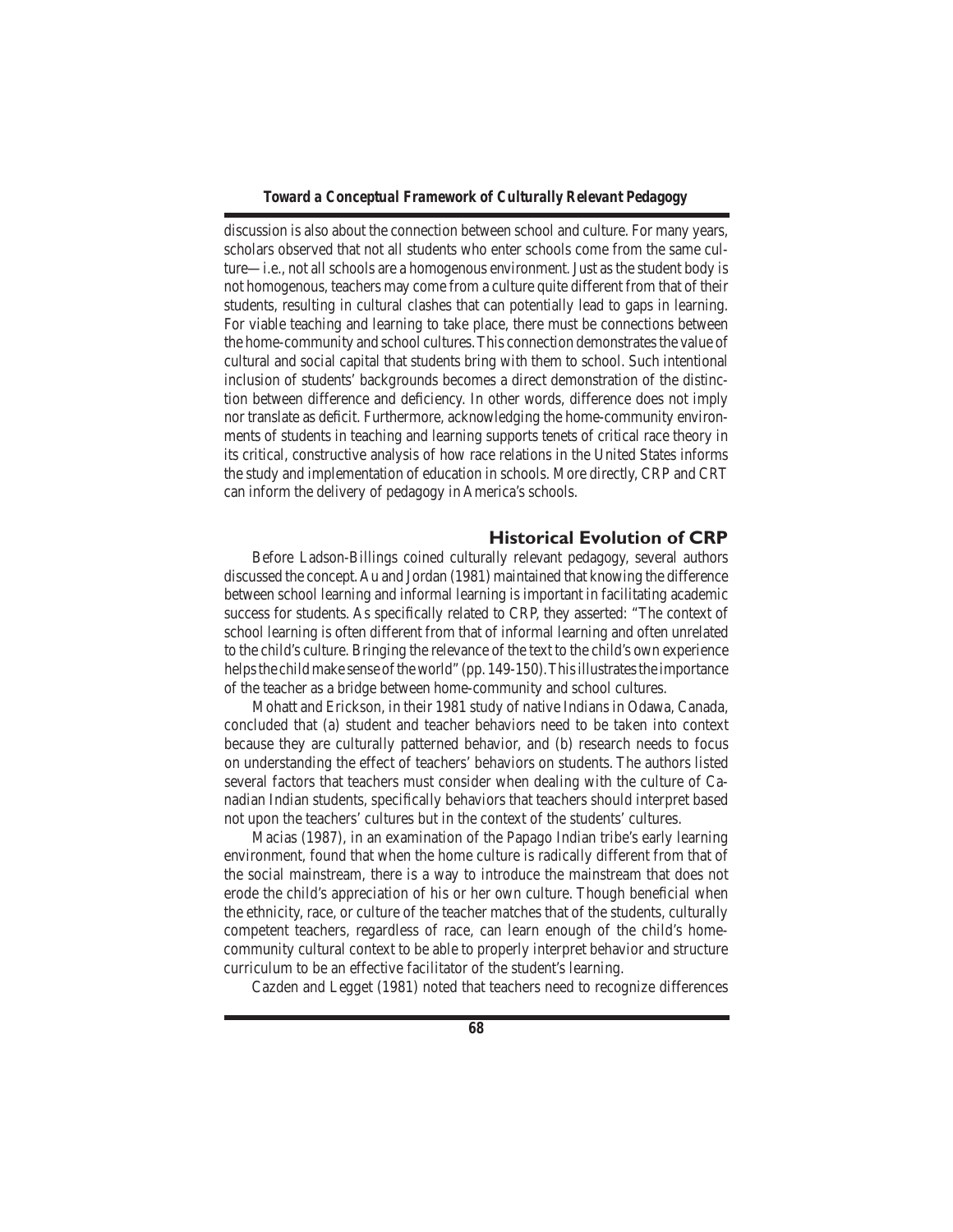in interactional style (preference for learning style and demonstrating what was learned) as well as differences in cognitive style (cognitive information processing). They stressed that the teacher should be actively involved in ascertaining the learning styles of his or her students. In 1982, Erickson and Mohatt examined the cultural organization of social classrooms where the teacher was of either a similar or different race/ethnicity from the students.They found that the learning environment in the class where the teacher and students were of the same culture was more beneficial for the students, as the teacher "developed adaptive ways of teaching" (p. 168).

 Jordan's 1985 work showed that the Kamehameha Elementary Education Program (KEEP) was an aspect of cultural continuity because it incorporated an educational environment compatible with the culture of the native Hawaiian children. Jordan found that continuities or discontinuities between the home-community and school cultures could affect the quality of learning that took place. Discontinuity has often been viewed as a deficit of the racial/ethnic minority children or as cultural deprivation (Jensen, 1969). Jordan, however, maintained that to deal with cultural difference, teachers need to get a feel for the students' cultures and then make adjustments in teaching. Such adjustments would lead to the creation of a culturally compatible program. Vogt, Jordan, and Tharp (1987) further noted that cultural incompatibility is one explanation for school failure.

 One significant point to note is that these earlier works were with populations where cultural differences were easier to see and accept because the White middle class teachers were immersed in different (new) cultures that were foreign to them. Because there were no White middle class students in these classes, the teachers neededtodosomethingtoensure thattheir culturallyhomogenousstudents achieved. Hence, the focus had to be on teaching the culturally "different" (i.e., non-White, middle class) student. Too, these earlier works focused on the broader concept of culture versus the more defined concept of race. Nonetheless, it is important to include race and race consciousness in the multicultural classroom, especially in environments where race and culture could be dismissed as student deficiency.

 In contrast to earlier works, Irvine (1990) focused on the racial aspect of culture. Irvine dealt with the lack of cultural synchronization, an anthropological and historical concept that recognizes "that Black Americans have a distinct culture founded on identifiable norms, language, behaviors, and attitudes from Africa" (p. 23), between teachers and students. Manifestations of this culture can be most vividly seen in lower-income Black communities "where racial isolation persists and assimilation into the majority culture is minimal" (p. 24). This distinct culture is "incongruous and contradictory" (p. 24) to European American culture. Therefore, cultural misunderstandings and cultural aversions can result among teachers, administrators, students, and parents within our nation's classrooms. While culture and race share some similarities, we propose that focusing solely on culture negates the reality of race and racism in American society. Moreover, we expand the work on culture and race to be inclusive of more than just Black Americans.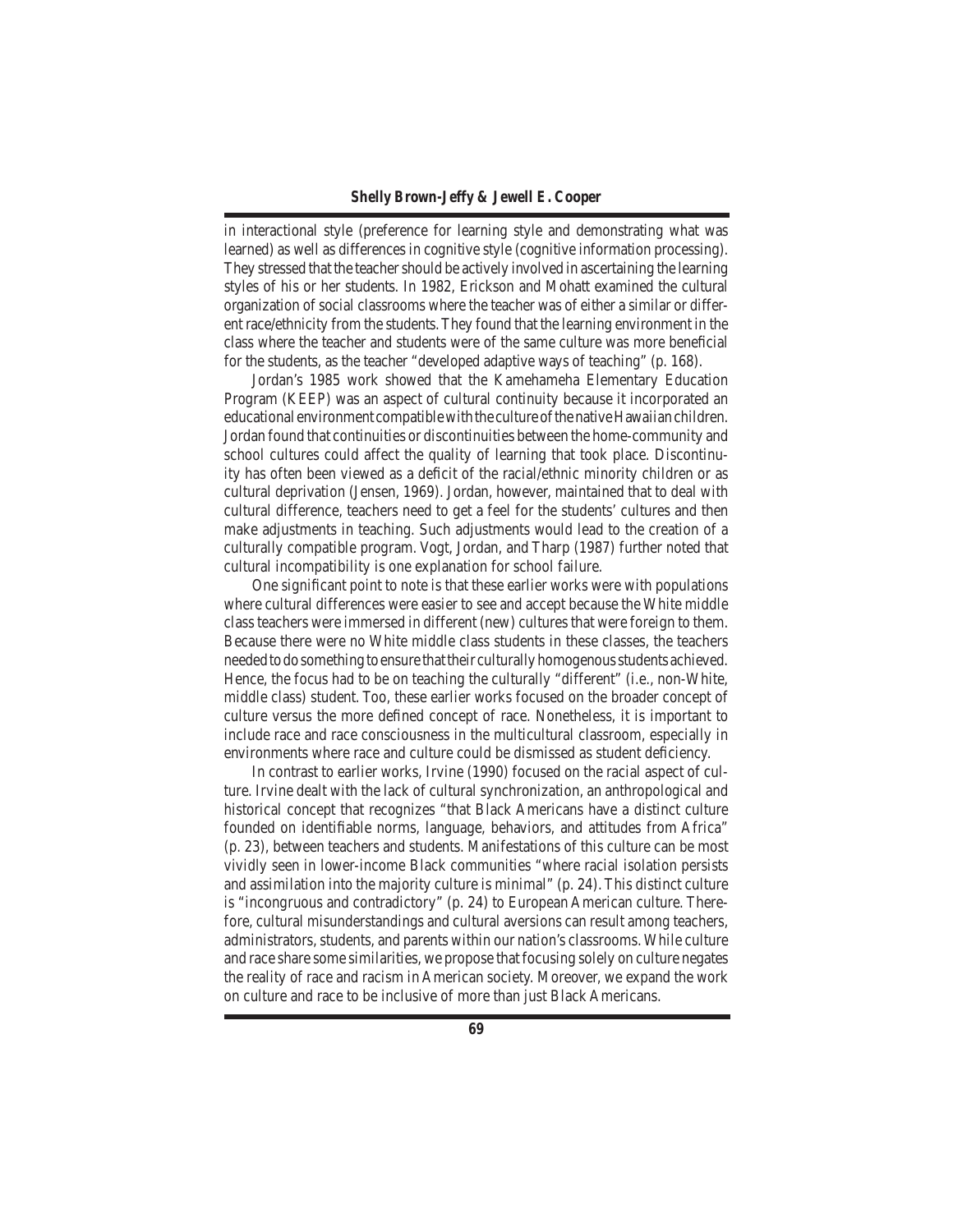# **Significance of Critical Race Theory**

 Race must be considered in how culturally relevant pedagogy is enacted. The delivery of CRP is, in part, the acknowledgement of who children are, how they perceive themselves, and how the world receivesthem.Therefore, the complexities of the social construction of race in the United States must also be explored. One of the central reasons for the development of CRP is to respond to school "settings where student alienation and hostility characterize the school experience" (Ladson-Billings, 2001, p. 112). Some of this alienation can be attributed historically to racism with certain groups being categorized as biologically, culturally, and academically competent or inferior.A continuing and significant factor in explanations of academic and sociocultural deficiency, racism persists in being "endemic and deeply ingrained in American life" (Ladson-Billings & Tate, 1995, p. 55).

 Ladson-Billings and Tate (1995) argued for a critical theory of race in education that was related to the one created in legal scholarship; thus emerged the concept of critical race theory (CRT) in education, which is used to analyze social inequity that is covertly demonstrated through racist practices within academic institutions. According to Solorzano and Yosso (2000) critical race theory in education is defined as

. . . a framework or set of basic perspectives, methods, and pedagogy that seeks to identify, analyze, and transform those structural, cultural, and interpersonal aspects of education that maintain the marginal position and subordination of [Black and Latino] students. Critical Race Theory asks such questions as: What roles do schools, school processes, and school structures play in the maintenance of racial, ethnic, and gender subordination. (pp. 40-42)

Critical race theory brings attention directly to the effects of racism and challenges the hegemonic practices of White supremacy as masked by a carefully (re)produced system of meritocracy. CRT is built on the five tenets of: (1) racialized power; (2) the permanence or centrality of race; (3) counter storytelling as a legitimate critique of the master narrative; (4) interest convergence; and (5) critique of liberalism. These CRT tenets and the themes that flow from them challenge the existing ways of knowing and doing. Using the analytical lens of CRT in education would certainly lead to reviewing the ways that, for instance, curriculum is designed, the delivery of instruction is executed, classes are composed and grouped, assessment is determined and processed, school funding is allocated, and redistricting lines are drawn (Ladson-Billings, 1998; Lynn, 2004).

 While the social construction of race is a complex factor that permeates the fabric of the American lived experiences, culturally relevant pedagogy does not explicitly problematize race. Yet, the theory and praxis of culturally relevant pedagogy should include a critical analysis of race and racism. CRP, like critical race theory, recognizes the value of lived experience by marginalized groups in understanding and making meaning of the world. In other words, the oral and written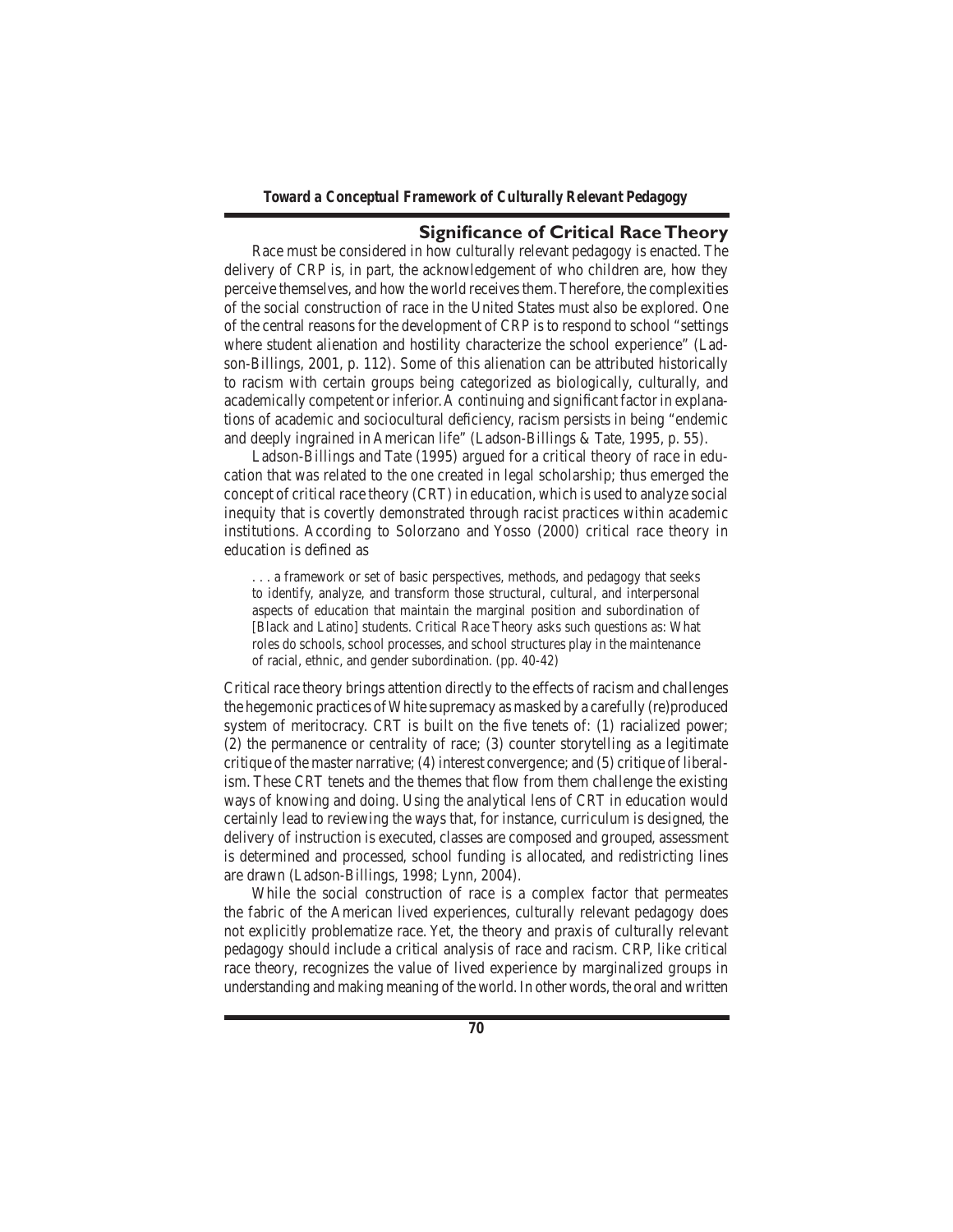master narrative, a reality that is created, interpreted, and accepted by those in power (Stanley, 2007), is not the only voice of truth. Nonetheless, CRP does not question or critically examine the structures that feed into the cultural incongruence perspective. Thisis where critical race theory updatesthe CRP framework.The broadness of race (and consequently racism) can be seen in the way that it focuses specifically on how privilege has been given and truncated in American society, something culture does not do.The history of the U.S. hasinformed usthat race is very central to how people perceive and relate to the world. While CRT provides a framework and for some a tool of analysis for examining educational practices and structures that continue to subordinate groups of people, culturally relevant pedagogy offers a model of theory to practice and examples of how such instruction can be delivered. When CRT is related to CRP, the centrality of race to American culture is acknowledged.

 In our evaluations of the literature, we have found some universal truths that we believe are applicable to any and all cultural groups and could lead to the development of a conceptual model of pedagogical strategies with wide application. Our presentation is not an exhaustive literature review, and we recognize that a limitation of this work is that we did not attempt to create a comprehensive review of all the research on CRP. Nonetheless, we did include the major scholars who influenced the evolution of CRP and therefore informed the development of our conceptual framework:Banks,Cookson,Gay,Hawley,Irvine,Nieto,Schofield,&Stephan,2001; Delpit, 1988, 1995; Foster, 1997; Gay, 1994, 2000; Gordon, 1999; Irvine, 1990, 2001; Irvine &York, 1995; Irvine, Armento, Causey, Jones, Frasher, & Weinburgh, 2001; Ladson-Billings, 1992, 1994, 1995, 2001; Nieto, 1999, 2004; Sleeter & Grant, 2002; and Tatum, 1992, 1997. Their contributions are discussed in the next section of this paper. We reasoned that most of the work not included here has been launched from the works of the included scholars. Even so, our purpose here is to infuse the tenets of CRT into an overview of the literature that supports a conceptual framework for understanding and studying culturally relevant pedagogy.

# **Conceptual Framework of CRP**

 In developing our conceptual framework of CRP teaching behaviors, we used Gay's (1994, 2000), Ladson-Billings' (1994), and Nieto's (1999) principles of culturally relevant teaching to flesh out five themes: identity and achievement, equity and excellence, developmental appropriateness, teaching the whole child, and student-teacher relationships. Initially we developed a list of 35 broad themes of culturally relevant pedagogy.After grouping similar concepts among the authors, we were left with five major themes. We used these five themes of CRP to guide the discussion. Additionally, we also incorporated CRT to show the importance of race and racism. The five themes of CRP, along with the specific, definitive concepts that are aligned with each theme are presented in Figure 1.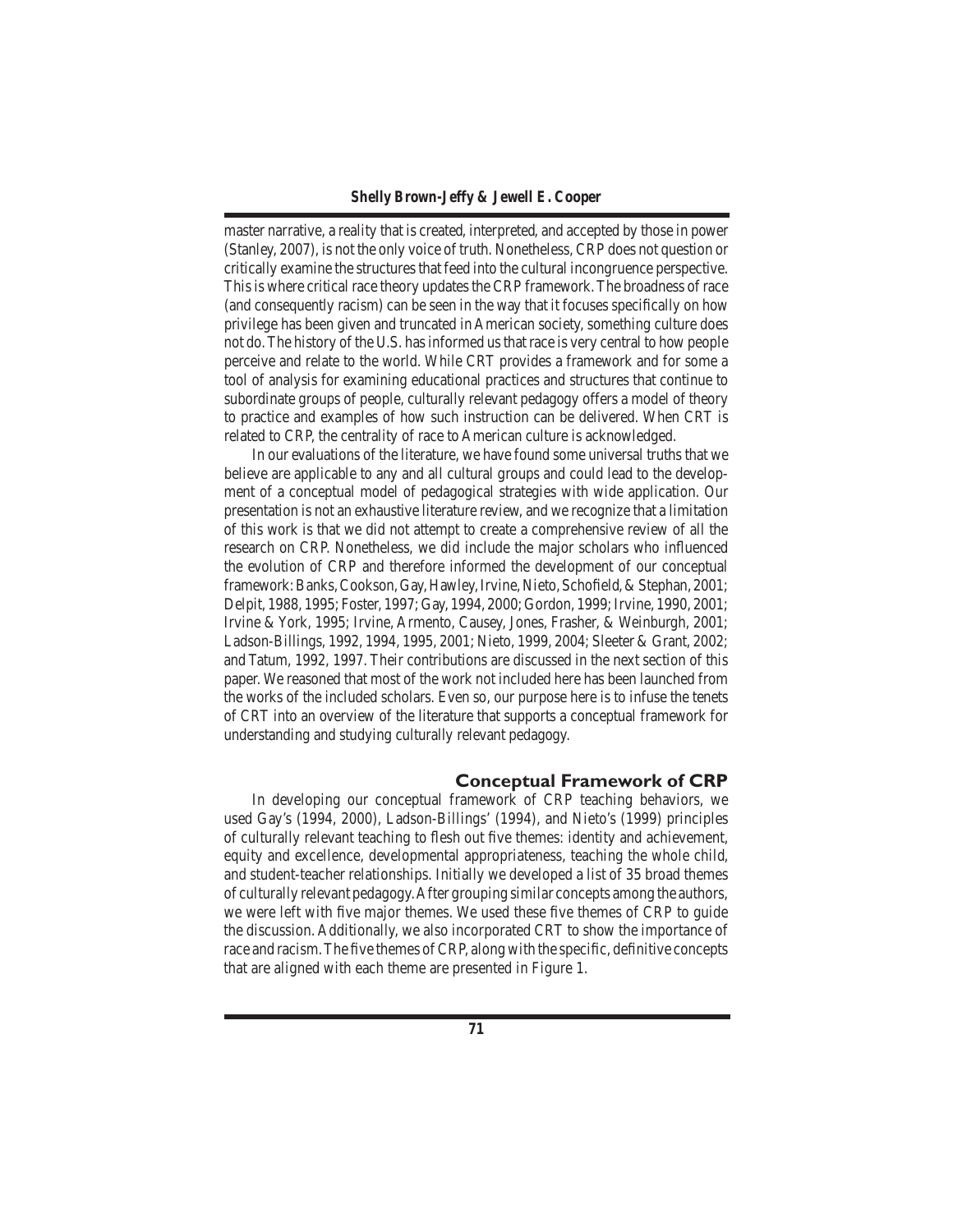*Toward a Conceptual Framework of Culturally Relevant Pedagogy*

# Figure 1

The Principles of Culturally Relevant Pedagogy



### *Identity and Achievement*

 The following concepts are aligned with identity and achievement: identity development, cultural heritage, multiple perspectives, affirmation of diversity, and public validation of home-community cultures which includes the social and cultural capital that students bring to school with them. In addressing the theme of identity and achievement, both student and teacher identities are considered. As such, identity is defined as a cultural construct. If culture is defined as the ways in which persons perceive, believe, relate to, and evaluate the world around them (Goodenough, 1981), then how people see themselves can be viewed through these same lenses. Language, behavioral expressions, interpretations of actions, and societal expectations are all culturally borne and implemented. Culture includes ethnicity and race, as well as gender, class, language, region, religion, exceptionality, and other diversities that help to define individuals. Participating as a member of these microcultures makes each individual a multicultural being. In addition, these microcultures help shape a person's multicultural identities.AsTatum (1997) pointed out:

The parts of our identity that do capture our attention are those that other people notice, and that reflect back to us. The aspect of identity that is the target of oth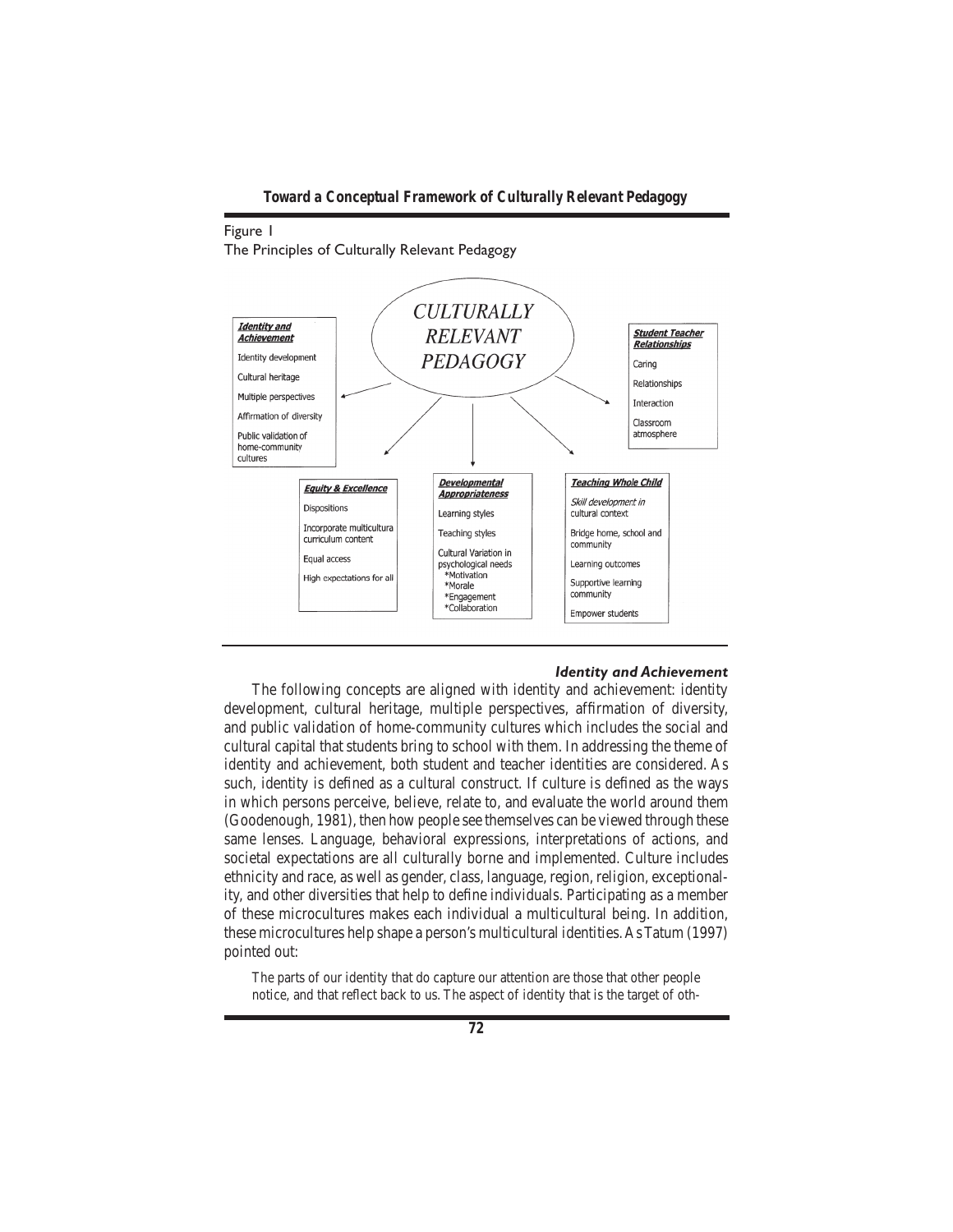ers' attention, and subsequently of our own, often is that which sets us apart as exceptional or 'other' in their eyes. (p. 21)

Teachers should realize that students who are racial or ethnic minorities see, view, and perceive themselves and others differently than those who are of the majority group. Because race is visual and has all too often been viewed as the determinant of intelligence (for example see the works of Arthur Jensen), teachers should understand their own biases when they see their class. As part of American culture, racism prevails in American life. As such, race is not to be ignored in the picture of identity development.

 In order for teachers to be culturally attuned to the identities of their students, they should be aware of their own identities, as well as how those identities may be divergent from the identities of their students. Nieto (1999) acknowledged that "by reconnecting with their own backgrounds, and with the sufferings as well as the triumphs of their own families, teachers can lay the groundwork for students to reclaim their histories and voices" (p. 3).Thisinterest convergence, as defined by CRT, acknowledges "the legitimacy of cultural heritages of different ethnic groups, both as legacies that affect students' dispositions, attitudes, and approaches to learning and as worthy content to be taught in the formal curriculum" (Gay, 2000, p. 29). CRT clearly lets students know that individually and collectively their voices are heard, that they matter, and their presence and contributions are valued. Once this is accomplished, then it is possible to hear, acknowledge, and accept the legitimate voices of people of color as they exist in the society in which we live. Furthermore, even teachers who have not been aware of their own unique identities need to recognize the diversity of cultural heritages within the classroom. The reality of today's classrooms is that a teacher will encounter students with identities different from his or her own (e.g., a middle class White woman teaching a class of Native American/American Indian students), or, the classroom itself will be culturally diverse (i.e., composed of Black, Hispanic, Asian, Native American and White students).

 Critical race theory adds that cultural awareness does not and should not include colorblindness or race-neutral policies. Liberalism does not mean that teachers should be colorblind or race neutral because these two approaches ignore the centrality of race and racism within American society. Colorblindness would devalue the experiences and realities of students of color by denying that race preferences and racism exists. Instead, teachers need to be aware of the White power and privilege system in American education. When teachers acknowledge that the system is racist, they can move forward to not only avoid socially reproducing the racism, but also to rethink the system, recognize their actions in it, change them if need be, and embrace all cultures as equally important.

 Identifying variation of cultures within the classroom is key to becoming a teacher who practices culturally relevant pedagogy. Thus, by embracing the reality of diversity through such an identification is critical in creating an environment for equitable learning. Additionally, embracing diversity is not just acknowledging or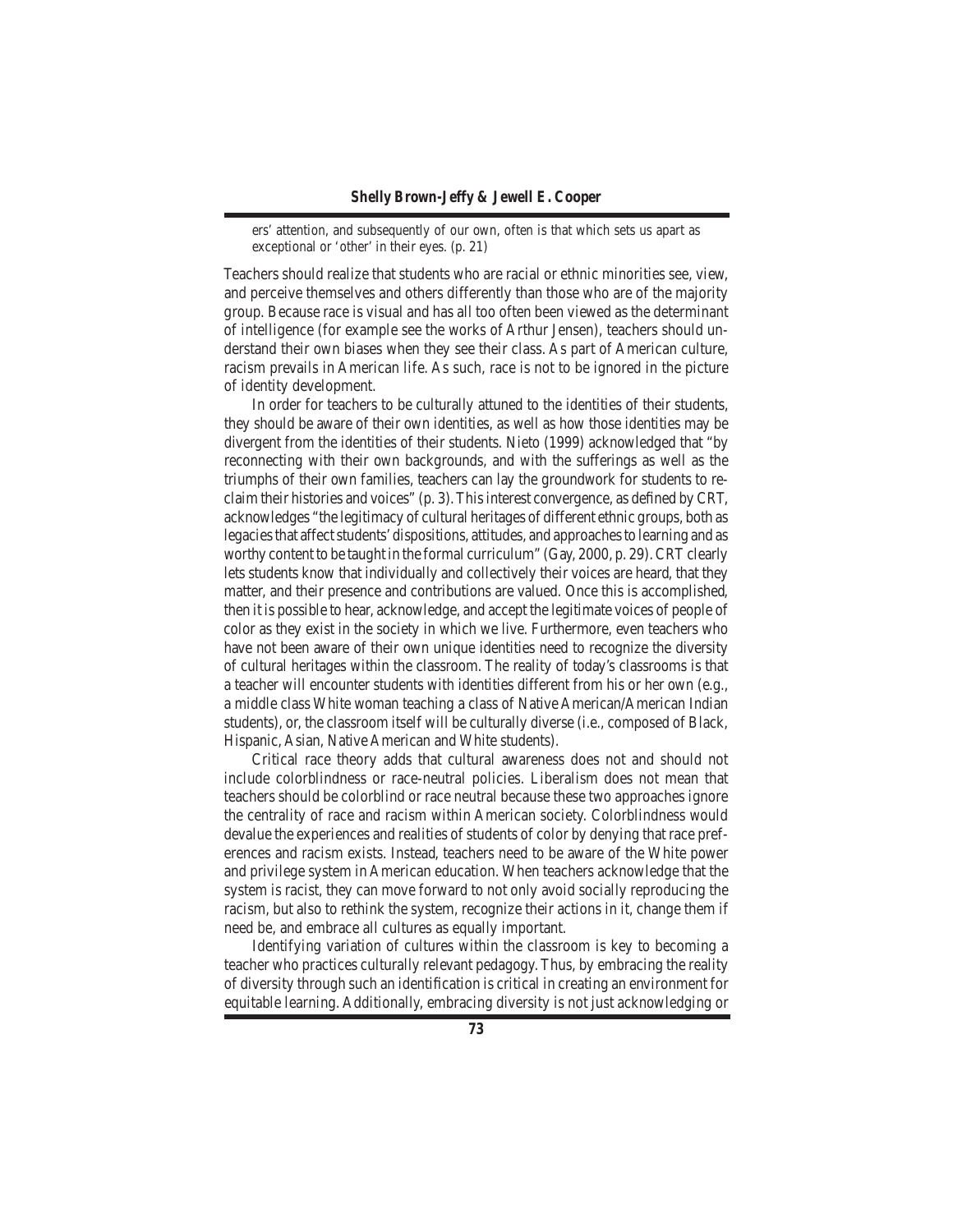seeing it, but also affirming it as an asset. Embracing diversity and affirming it as an asset begins to diminish the idea that the non-White model is wrong or inferior. It forces one to understand that non-White is as important or is as significant as White; all races are valuable. As Delpit (1995) explained,

. . . rather than think of diverse students as problems, we can view them instead as resources who can help all of us learn what it feels like to move between cultures and language varieties, and thus perhaps better learn how you become citizens of the global community. (p. 69)

Therefore, home-community cultures are used as learning tools for both students and teachers. In addition, students feel validated as their cultures are publicly acknowledged as valuable.

#### *Equity and Excellence*

We addressed the following concepts related to the theme of equity and excellence: dispositions, incorporation of multicultural curriculum content, equal access, and high expectations. Simply stated, equity involves giving students what they need. It is not the same as equal opportunity. More specifically, equal opportunity does not acknowledge that students have needs that require differentiation. Giving children what they need means believing (a) difference is good, (b) differentiated instruction is essential for some, and (c) CRP practices can enhance learning. In treating students equitably, teachers accept students through affirmations of their cultural capital (Gay, 2000). Claiming to be color-blind is not an equitable approach to teaching and learning, and is certainly not a disposition conducive to CRP practices. In fact, teachers can no longer pretend not to see racial and ethnic diversity. The notion of equity as sameness only makes sense when all students are exactly the same. Various children have different needs; addressing those needs dictates that some teaching methods may not be applicable. Therefore, when teachers do not see diversity, they truly do not see the students at all and therefore greatly limit their abilities to meet students' diverse educational and social needs (Gay, 1994).

 Equity and excellence also includes the incorporation of multicultural content in curriculum and instruction. Students may not see themselves in a positive light in the traditional material that is usually presented in schools. As Banks et al. (2001) concluded:

In curriculum and teaching units and in textbooks, students often study historical events, concepts, and issues only or primarily from the point of view of the victors. The perspectives of the vanquished are frequently silenced, ignored, or marginalized. This kind of teaching privileges mainstream students—those who most often identify with the victors or dominant group—and causes many students of color to feel left out of the American story. (p. 198)

The teachers in Foster's (1997) and Ladson-Billings' (1994) studies implemented this idea that the content of the curriculum needs to be inclusive of all cultures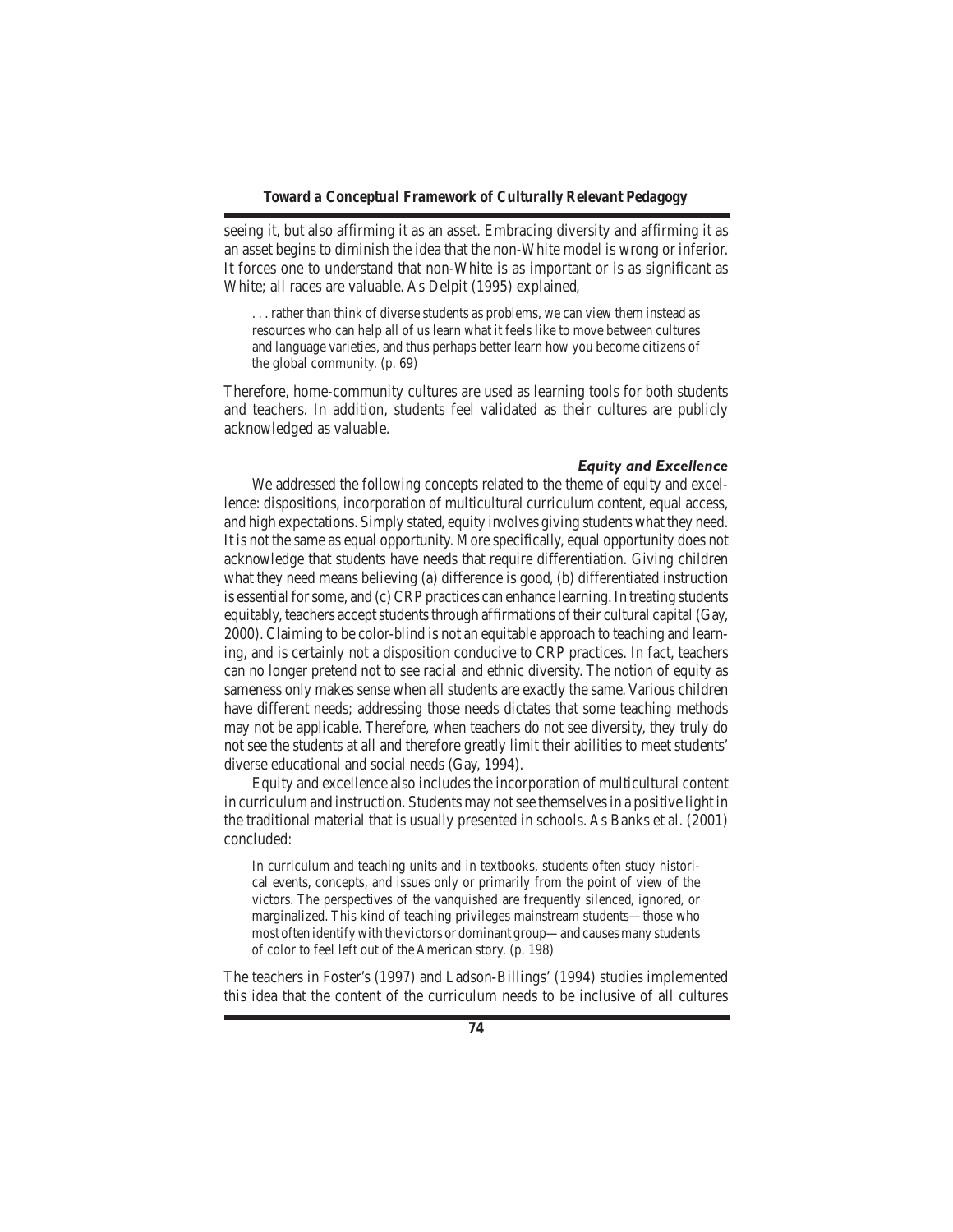represented in the classroom. However, Ladson-Billings and Tate (1995) warned that the acknowledgement of racial, ethnic, or cultural difference should not be reduced to simplistic, symbolic, and meaningless tasks such as eating ethnic or cultural foods, dancing and singing songs, and reading folktales; instead it should incorporate "bringing both student and faculty from a variety of cultures into the school (or academy environment)" (p. 61). They also admonished teachers and administrators that recognition of cultural diversity must also be inclusive of the maintenance and sustenance of high expectations of both students and teachers.

 Critical race theory adds that equity and excellence clearly focus on realizing that race is a significant factor in inequality. Some would argue that it is the "central construct for understanding inequality" (Ladson-Billings & Tate, 1995 p. 50). Too, multiculturalism in the curriculum can turn racism on its head and use race as the springboard for equality. In particular, multiculturalism is not simply stating that some cultures are different, which in American society has also meant deficient, wrong, or bad. CRT debunks the belief that equity and excellence are solely defined as the property interest of Whites and highlights the exclusionary practices of the educational system (Ladson-Billings  $&$  Tate, 1995). It uses counter storytelling as a legitimate critique of the mainstream master narrative. The focus will not be on cultural inclusions during a specific time of year (such as Black History Month), but interweaving the acknowledgement and inclusion of culture throughout the entire academic process. More explicitly, Whiteness should not be the only determinant of entry into high-level courses and programs because equity and excellence are not the exclusive ownership of Whites. Thus, the practice of CRP serves to recognize that equity and excellence are and should be enjoyed by students of color as well.

#### *Developmental Appropriateness*

The theme of developmental appropriateness includes the following concepts: learning styles, teaching styles, and cultural variation in psychological needs (motivation, morale, engagement, collaboration). As such, developmental appropriateness acknowledgesthe importance of knowing where children are in their cognitive development. It also involves knowledge of children's psychosocial development. While there is a global developmental appropriateness for children, as conceptualized by theorists such as Elkind, Erickson, and Piaget, their theories have usually been applied to the very young learner. Thus, we recognize the importance of student age in development, but we also believe that the process should carry on through the higher grades as it moves from considering *is this appropriate for a student at a certain age to how does diversity of culture impact developmental appropriateness*. In addressing developmental appropriateness, the teacher should be interested in what is culturally appropriate or relevant for the culturally diverse students in her or his classroom. Knowledge that students bring with them to school must be acknowledged, explored, and utilized (Ladson-Billings, 1994).

 CRT adds that developmental appropriateness must also focus on where the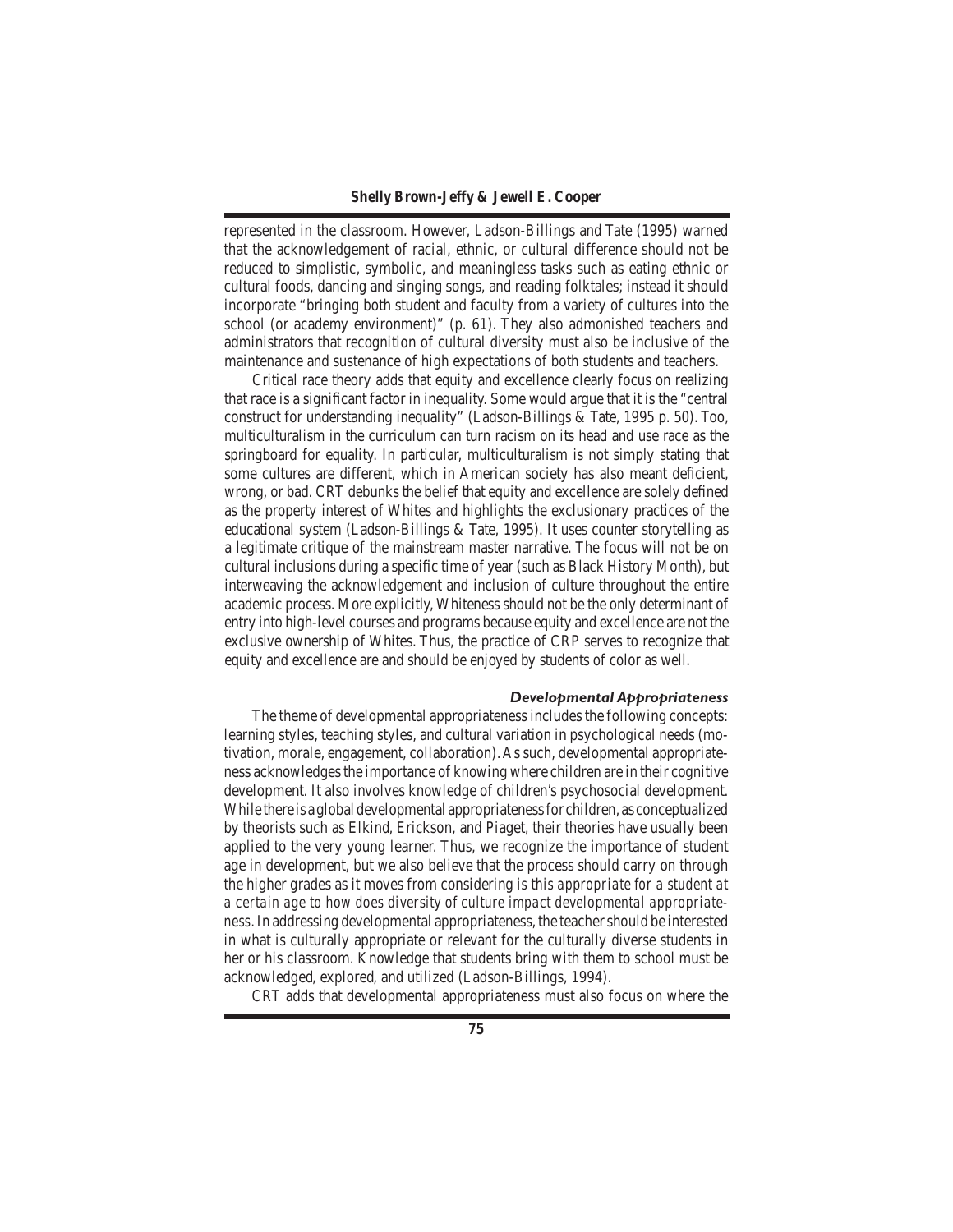## *Toward a Conceptual Framework of Culturally Relevant Pedagogy*

student is when he enters school and whether it can be a direct remnant of racism. Students of color may already believe that the educational system is stacked against them, leading them to a defeatist relationship with the educational process. The studentmay have already learned lessonsthat devalued her or his worth based solely upon race, ethnicity, or culture. More than 70 years ago,Woodson (1933) made this apparent in *The Mis-education of the Negro*. Part of developmental appropriateness is taking students where they are and getting them to where they need to be with innovative teaching methods and assessments.

 Not only does developmental appropriateness focus on the implementation of activities designed to meet the cognitive, emotional, social and psychological needs of students, it also integrates teaching styles and student learning styles. In this arena, teachers should realize that the psychological needs of students may vary and that students do have different motivations to learn.The key is generating teaching styles that incorporate the vast differences in culturally-based learning styles and learning preferences of students.

 Developmental appropriateness also means that teachers are cognizant of the dominant and sometimes racist, non-inclusive ideology that has been institutionalized and legalized in American education. Critical race theory forces teachers to critique liberalism and challenge the dominant ideology. This includes the development and use of diverse assessment opportunities which begins with high standards and expectations for all. CRP teachers have to advocate for and perform a paradigm shift in assessment.

 While teachers must practice in the context of this standardized curriculum, they can also embrace the opportunity to incorporate or cultivate additional views of achievement that will allow those who do not experience achievement through the standard curriculum to obtain success through these additional methods, ones that recognize and value who children are and how they learn best. When teachers respond to developmental appropriateness, they, in effect, cultivate students who want to learn instead of the students who will just engage in rote memorization and regurgitation. Good pedagogy is more than just teaching the content information; what is important is to teach students so that they are able to learn and to transfer such learning in various environments.

## *Teaching the Whole Child*

Closely related to developmental appropriateness is teaching the whole child, a theme that includes the concepts of skill development in a cultural context, home-school-community collaboration, learning outcomes, supportive learning community, and empowerment. When attempting to achieve the goal of practicing CRP, teachers must remember the needs of the total child. Influences from initial culturalsocialization experiencesin the family and community shape the academic identity of students who enter our classrooms. These cultural influences affect how students and their families perceive, receive, respond to, categorize, and prioritize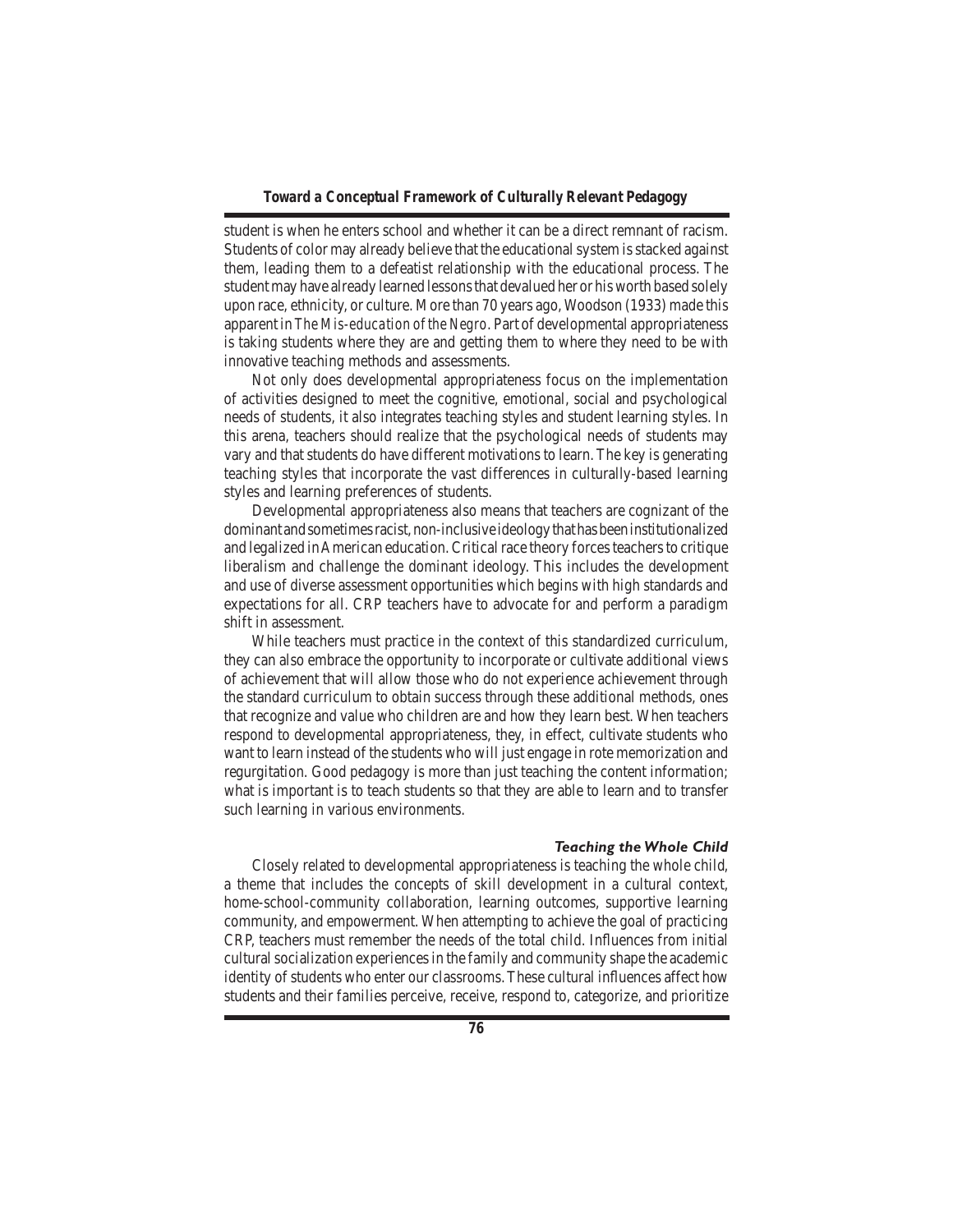what is meaningful to them. Therefore, teachers should be sensitive to how culture, race, and ethnicity influence the academic, social, emotional, and psychological development of students.

 Culture resides in the individual (Goodenough, 1981). While a student can be guided in many ways by cultural group identification, his or her ways of believing and perceiving can also be influenced by individual understandings and conceptualizations. In other words, teachers cannot solely base an individual's behavior on what s/he believes his or her group culture to be, for those beliefs may be stereotypical. Teaching the whole child will require not only that teachers recognize, understand, andintentionallyacknowledgeculturalgroupbehaviors,but alsoobserve andinteract with students asindividuals.Thus, it is crucial for teachersto learn about all of their students, especially those who are culturally different from the teachers themselves. Additionally, students'recognition of teachers' desires to learn about them beyond the classroom can have tremendous power to motivate and invite learning. The CRP practice of teaching to the whole child expands teachers' knowledge base of instructional strategies and also heightens their cultural sensitivity and recognition of the definitive link between culture and schooling. Moreover, through the lens of CRT, CRP supports the child as an integrated human being where culture and schooling are key to his/her development.

 Furthermore, the whole child is nurtured from his/her home and community before s/he enters the school setting. Children bring with them to school culturally-based ways of doing, seeing, and knowing; in response, culturally relevant teachers find ways to scaffold those cultural experiences in order for the students to gain additional meaning and ultimately be successful. By so doing, the culturally relevant teacher emphasizesthe "funds of knowledge" (Moll, 1992) or cultural capital (Gordon, 1999; Bourdieu, as cited in Lareau, 2001) developed in students' homes and communities, thereby encouraging academic achievement. Not only are ethnic minority students able to see their cultures in the classroom, but also other students comprehend the value of various cultures.

#### *Student-Teacher Relationships*

Our last CRP theme, from Figure 1, addresses the relationship between the students and the teacher in the classroom. This theme includes the concepts of caring, relationships, interaction, and classroom atmosphere. According to Nieto (1999), "the nature and the extent of the relationships between teachers and their students are critical in promoting student learning" (p. 167). The teacher is an important significant other in the lives of students because of the amount of time spent in schools. Students need to know teachers care and teachers should recognize and respect their students for who they are as individuals and as members of a cultural group.Too, students want to be recognized for their different ways of knowing that are reflective of their own cultures. With this recognition, positive responses from both students and teachers to diversity enhance the student-teacher relationship.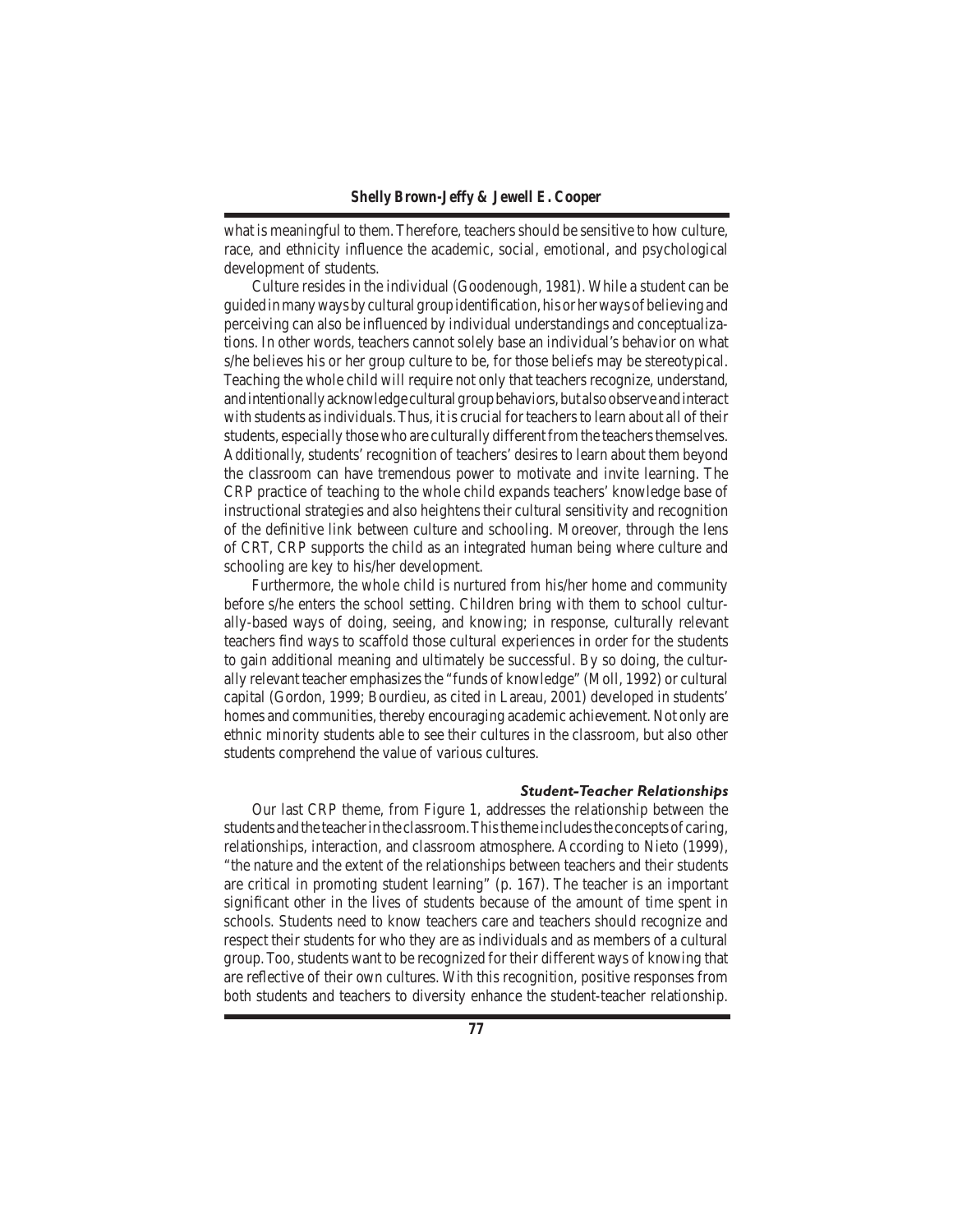Students see teachers as real and teachers broaden their knowledge base of how students respond to the world around them.

 Understanding the synergistic linkages between culture, communication, and cognition is crucial to successful student-teacher relationships  $(Gay, 2000)$ . According to Gay (2000), "communication isstrongly culturally influenced, experientially situated, and functionally strategic. It is a dynamic set of skills and performing arts whose rich nuances and delivery styles are open to many interpretations and instructional possibilities" (p. 109). We communicate with others as a means of expressing thoughts, sharing our experiences, and creating and accessing knowledge, both general and situated.Awareness, appreciation, and acceptance of different discourse patterns and styles of verbal and nonverbal communication, those which go beyond speaking and writing, help to bridge the gap between the home-community and school culture. In other words, CRP teachers' knowledge and translation of different cultural communications styles can avert misinterpretations of behavior, demonstrations of disrespect, and conflicts in schools (Irvine, 2001, 1990).

 Ladson-Billings (1994) defined student-teacher relationships as ones that are "fluid and equitable and extend beyond the classroom. [Culturally relevant teachers] demonstrate a connectedness *with* all their students and encourage that same connectedness *between* the students" (p. 25). Teachers should not only recognize students' individual value and importance, but they should also consciously recognize what their students have in common. Together, students and teachers need to build classroom community, making it a safe place in which to nurture everyone's cultural identity. Foster (1997) concluded that teachers need to expand their individual classrooms to be inclusive of the entire school community through collaborationswith colleagues aswell asthe surrounding community.This outreach will strengthen student-teacher interactions in the classroom community because CRP teachers accept that the community is a vital partner in students' learning.

Providing caring interpersonal relationships is a hallmark of CRP teachers (Gay, 2000). Caring is demonstrated through patience and persistence with learners.These teachersfacilitate learning, validate learners'knowledge construction, and empower learners' individual and collective learning capacity. In doing so, these teachers maintain high standards for excellence and equity. More specifically, CRP teachers are "demanding but facilitative, supportive and accessible, both personally and professionally" (Gay, 2000, p. 48). The culturally relevant teacher simply does not accept failure, but begins where students are and works hard to help them succeed. As one teacher in Foster's(1997) book affirmed: "In order to teach well... you have to think about students as if they belonged to you. If teachers showed the same concern, interacted with their students and treated them as if they were their own children, schools would have more success with greater numbers of students" (p. 98).

 CRT informs and can be infused into CRP where student-teacher relationships are concerned in various ways. In order to form better relationships with students, teachers should consider and value their students' counterstories, for their perceived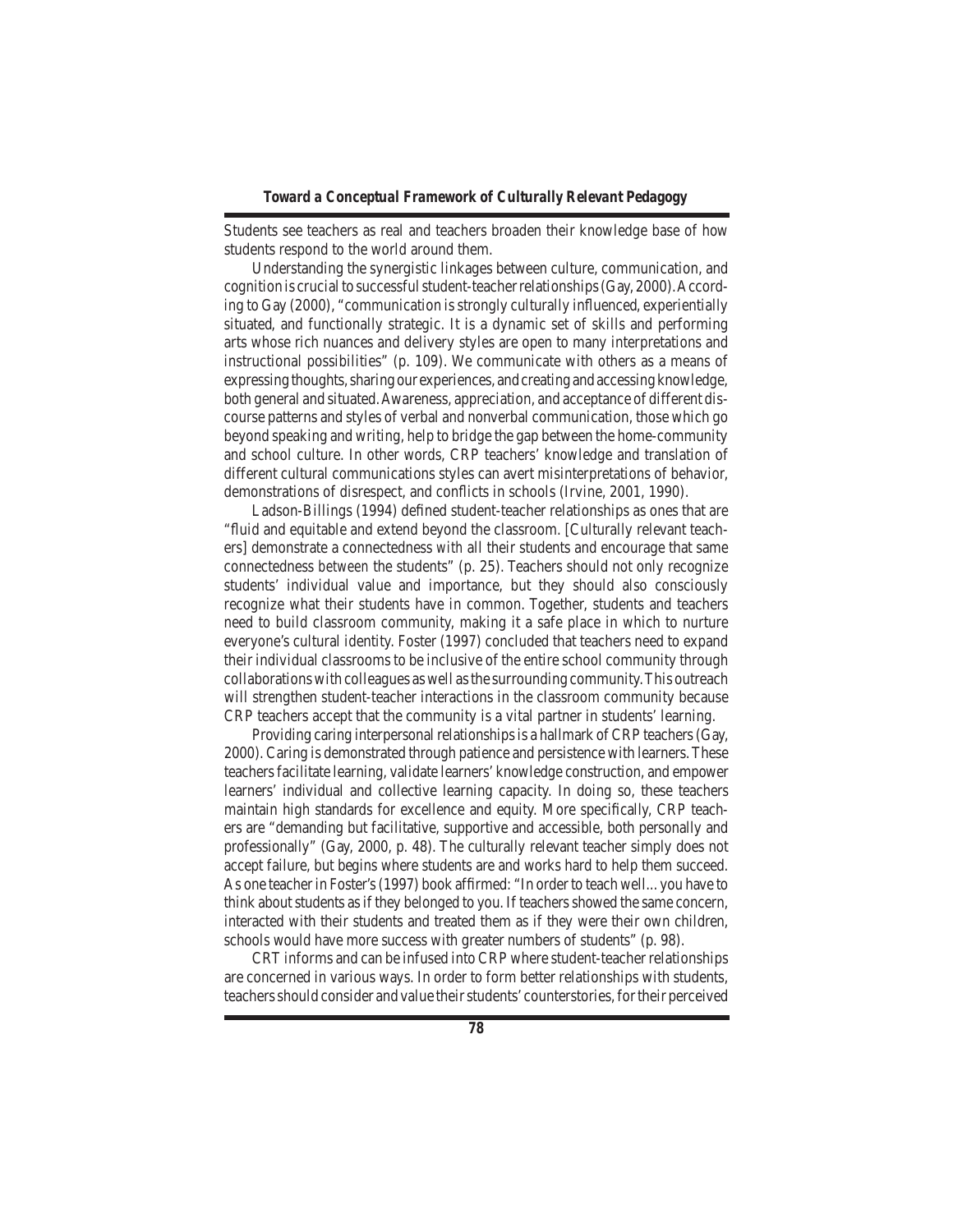realities of lived experiences can unveil the historic and continuing presence of racism and its effects on students' and families' lives. In other words, through counterstories, teachers are provided a vehicle by which they can see what has, in some cases, been consciously invisible to them before. Additionally, educational theory reminds us of the importance of relating disciplinary content to students' lives. However, CRT cautions teachers to more closely examine and scrutinize the programming of educational systems, curricular development, and resulting barriers to equal education access and opportunity that could occur because of the permanence of racism in our society. CRT also requires that teachers of CRP question students'learning and placement in programs or classes (i.e., academically gifted, exceptional children, etc.) that have been historically defined by the dominant culture. Additionally, CRT informs these teachers to maintain high expectations of all students no matter what the placement is and to negate the belief that students who are not in the highest academic programs are "less than." In other words, teachers who are in tune with their students are knowingly and sometimes unknowingly aware of the tenets of CRT and work hard to "make it right" for all children, not just those perceived to be more privileged than others.

# **Conclusion**

 One of the major concerns in the education of students has been how to address the race/ethnicity-based achievement gap between mainstream and minority children. This gap has persisted among various groups throughout the history of the NAEP assessment and is likely to persist as the U.S. becomes increasingly more culturally diverse. Thus, a goal of educational research is to find a way to teach all students regardless of their ethnicity, race, cultural background, or community of origin. Culturally relevant pedagogy is a promising area of research in determining the actual effects of the mismatch of the culture of particular populations within the educational system and the effects of schooling on the learning outcomes of these children. It could be that CRP is an effective way to address these issues.

 In this article, we integrated selected writing on culturally relevant pedagogy to address overlap and divergence within the conceptual and theoretical literature.We have taken the CRP literature that was couched in culturally specific domains(e.g., Foster's work on African Americans and Nieto's work on Hispanics) and brought it together in one location. Our aim was to collect and categorize the themes that are evident across major works on CRP. Through our investigation of CRP, we became critically aware that culture does not alwaystake into account the permeating thread of racism in the fabric ofAmerican life.We acknowledged that the delivery of CRP includes knowledge of who children are, how they perceive themselves, and how the world receives them. Therefore, the complexities of the social construction of race in the United States must also be explored because people inAmerican society are often viewed in terms of racial characteristics. As such, we extended CRP by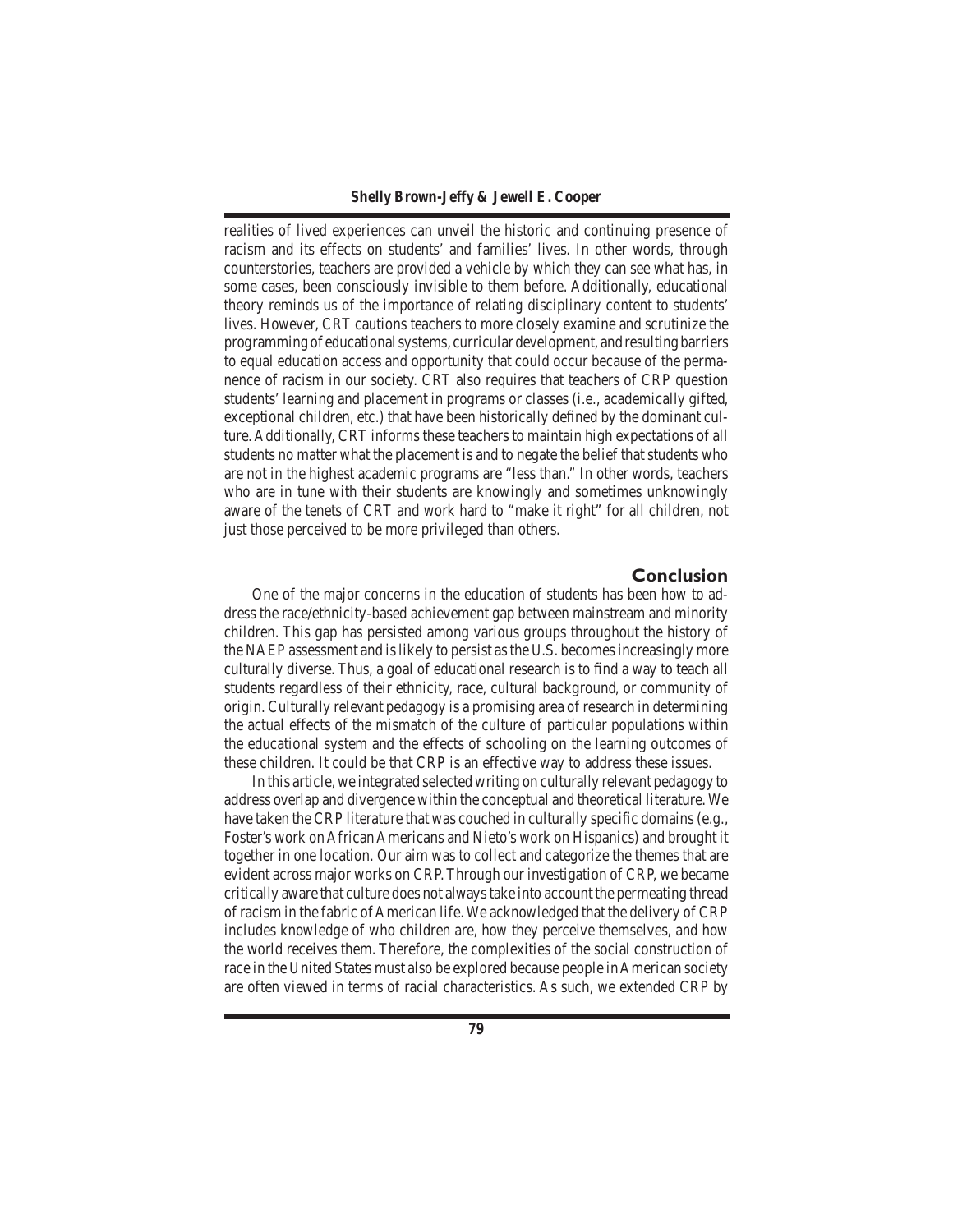integrating the tenets of CRT to incorporate the significance of race and racism within the discussion of culture.

 What we have presented here is a conceptual framework of culturally relevant pedagogy that is grounded in over a quarter of a century of research scholarship. By synthesizing the literature into the five areas and infusing it with the tenets of CRT, we have developed a collection of principles that represents culturally relevant pedagogy. We believe that culturally relevant pedagogy is distinguishable based on the principles of teaching to the whole child, equity and excellence, identity and achievement, developmental appropriateness, and student-teacher relationships. Even though we believe that working independently on any one of these areas is a necessary step toward adopting a culturally relevant pedagogical style, the combination of these elements is what truly makes one engaged in and a more comprehensive practitioner of CRP. While culturally relevant pedagogical behaviors are factors that help students, Foster (1997) and Ladson-Billings (1994) found that not all culturally relevant teachers use similar techniques within their classrooms. The common thread among the teachers was their philosophies of teaching; the observed behaviors were manifestations of their teaching philosophies.

 The reasoning behind the development of *No Child Left Behind* (NCLB) included the knowledge that some categories of students were not receiving quality education when they should have been. This 2001 national educational reform legislation provides a structured guidepost in responding to needs of students who most frequently fall within the persistent achievement gap in America's public schools. Critics maintain that while implementation of NCLB appears to have improved student achievement and narrowed the achievement gap (Sack, 2005), these gains mask continued inequities in the education of culturally diverse students.

 Despite its shortcomings, NCLB has focused attention on the ideal that every child is entitled to learn. Unequivocally, CRP also focuses on the fact that every child is entitled to learn. As such, one way to assure that each child learns is for teachers to deliver instruction that is relevant to all of the diverse population that inhabits our schools. In light of the NCLB initiative, this CRP framework, one that is inclusive of the tenets of CRT, is valuable because it is useful for pre-service teachers as well as in-service teachers. However, it must be explicitly taught and modeled in ourschools of education by teacher educators.Therefore,teacher educators must be knowledgeable of the framework in order to teach it to their students and demonstrate it in their professional practice as well as in professional development offerings in our nation's school systems; for such intentional pedagogy is a clear, indisputable signal that we must and can prepare teachers with responsive tools and strategies to make sure that *all* students learn.

## **Note**

<sup>&</sup>lt;sup>1</sup> The authors' names are listed in alphabetical order, but they share first author status for the article.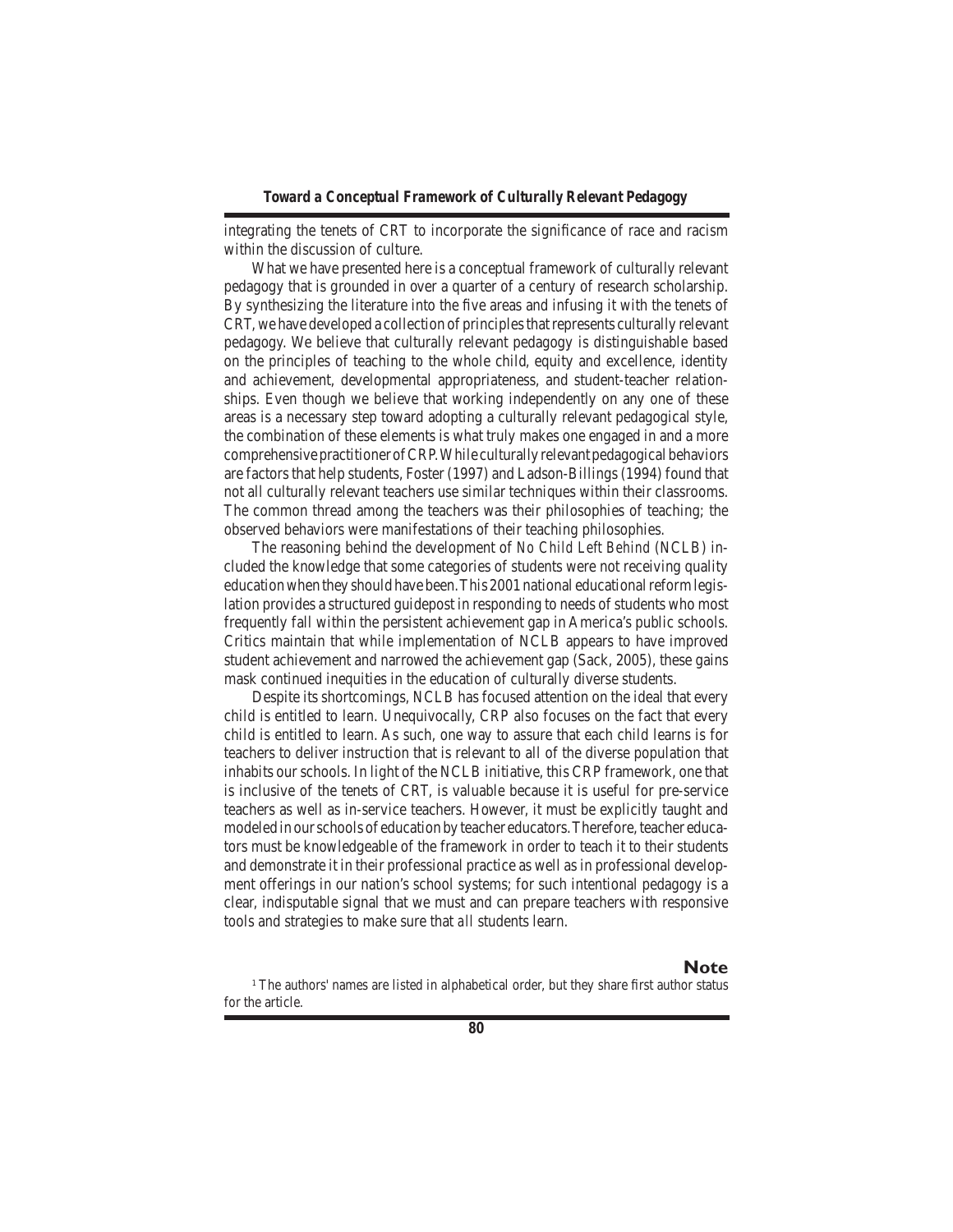#### **References**

- Au, K., & Jordan, C. (1981). Teaching reasoning to Hawaiian children: Finding a culturally appropriate solution. In H. Trueba, G. Guthrie, & K. Au. (Eds.), *Culture and the bilingual classroom: Studies in classroom ethnography* (pp. 139-152). Rowley, MA: Newbury House.
- Banks, J. A. (2000). *Cultural diversity and education: Foundations, curriculum, and teaching*. Boston: Allyn & Bacon.
- Banks, J. A., Cookson, P., Gay, G., Hawley, W. D., Irvine, J. J., Nieto, S., Schofield, J. W., & Stephan, W. G. (2001). Diversity within unity: Essential principles for teaching and learning in a multicultural society. *Phi Delta Kappan*, November, 196-203.
- Cazden, C., & Legget, E. (1981). Culturally responsive education: Recommendations for achieving Lau remedies. In H. Trueba, G. Guthrie & K. Au. (Eds.), *Culture and the bilingual classroom: Studies in classroom ethnography* (pp. 69-86). Rowley, MA: Newbury House.
- Chapman,T. K.(2008). Desegregation and multicultural education:Teachers embracing and manipulating reforms. *The Urban Review, 40*(1), 42-63.
- Coleman, J. S., Campbell, E. Q., Hobson, C. J., McPartland, J., Mood, A. M., Weinfeld, F. D., & York, R. L. (1966). *Equality of educational opportunity*. Washington DC: U.S. Government Printing Office.
- Delpit, L. D. (1988).The silenced dialogue: Power and pedagogy in educating other people's children. *Harvard Educational Review, 58*(3), 280-298.
- Delpit, L. D. (1995). *Other people's children: Cultural conflict in the classroom*. NewYork: The New Press.
- Dixson,A. D.,&Rousseau,C. K (2006).*Critical race theory in education: All God's children got a song*. New York: Routledge.
- Erickson, F., & Mohatt, C. (1982). Cultural organization and participation structures in two classrooms ofIndian students.In G. Spindler(Ed.), *Doing the ethnography of schooling* (pp. 131-174). New York: Holt, Rineholt, & Winston.
- Entwisle,D.,&Alexander,K.L.(1992).Summersetback:Race,poverty,school composition, and mathematics achievement in the first two years of school. *American Sociological Review, 57*, 72-84.
- Entwisle, D., &Alexander, K. L. (1994). Winter Setback:The racial composition of schools and learning to read. *American Sociological Review, 59*, 446-460.
- Foster, M. (1997). *Black teachers on teaching*. New York: New Press.
- Gay, G. (1994). *The essence of learning*. Bloomington, IN: Kappa Delta Pi.
- Gay, G. (2000) *Culturally responsive teaching: Theory research, and practice*. New York: Teachers College Press.
- Gollnick, D., & Chin, P. (2004). *Multicultural education in a pluralistic society* (6th ed). Upper Saddle River, NJ: Pearson.
- Goodenough, W. H. (1980). *Culture, language and society*. Menlo Park, CA: Benjamin/ Cummings Publishing.
- Gordon, E. W. (1999). *Education and justice: The view from the back of the bus*. NewYork: Teachers College Press.
- Howard, G. (2006). *We can't teach what we don't know: White teachers, multiracial schools* (2nd ed). New York: Teachers College Press.
- Howard, T. E. (2008). Who really cares? The disenfranchisement of African American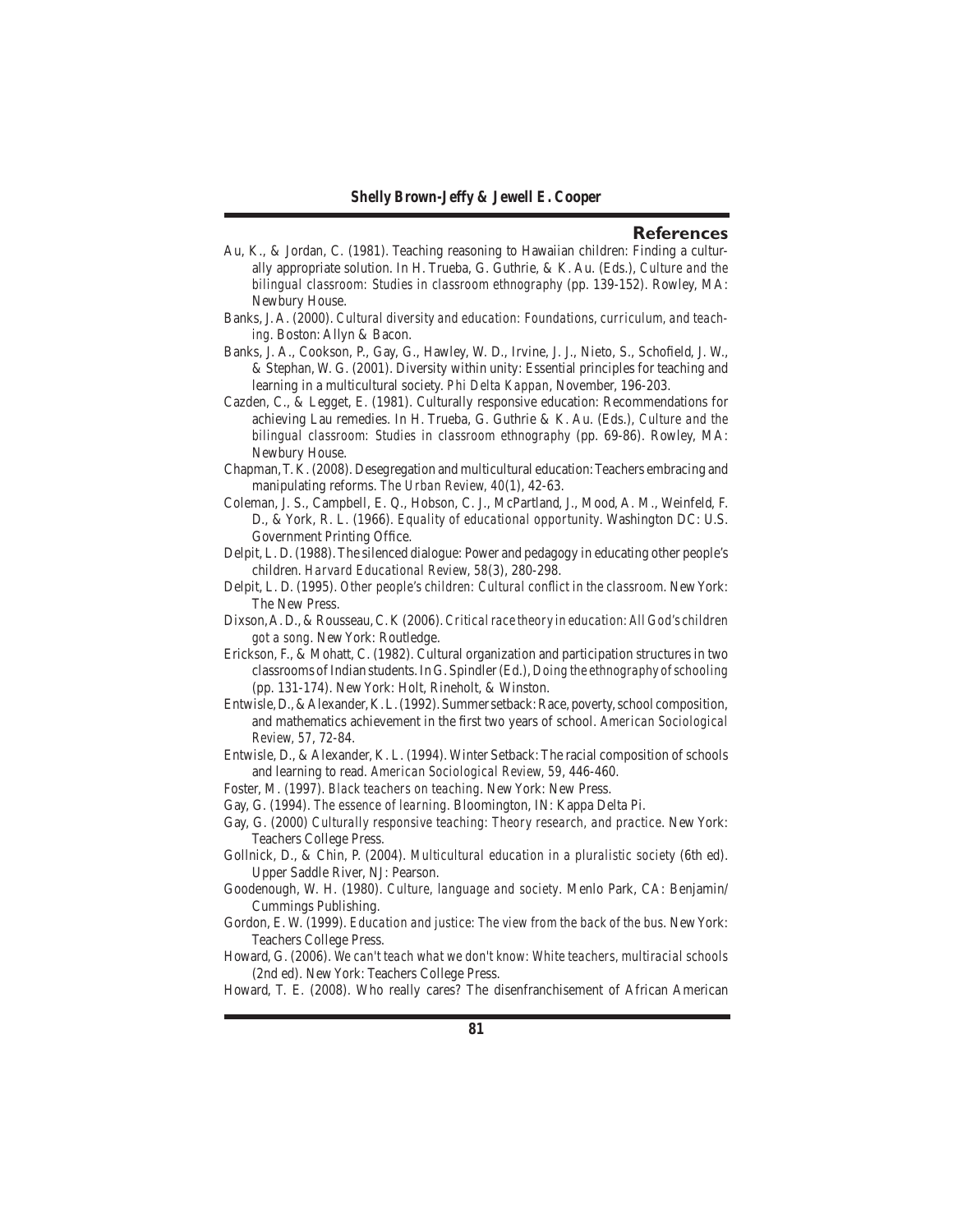malesin preK-12 schools:A critical race theory perspective. *Teachers College Record, 110*(5), 954-985.

- Irvine, J. J. (1990). *Black students and school failure: Personnel, practices, and prescriptions*. Westport, CT: Greenwood.
- Irvine, J. J. (2001). The critical elements of culturally responsive pedagogy: A synthesis of the research. In J. J. Irvine, Armento, J. B. Causey, V. E., Jones, J. C., Frasher, R. S., & Weinburgh, M. H. (Eds.), *Culturally responsive teaching: Lesson planning for elementary and middle grades*. New York: McGraw-Hill.
- Irvine, J. J., & York, D. E. (1995). Learning styles and culturally diverse students: A literature review. In J.A. Banks & C.A. M. Banks(Eds.), *Handbook of research on multicultural education* (pp. 484-497). New York: Macmillan.
- Irvine, J. J., Armento, J. B., Causey, V. E., Jones J. C., Frasher, R. S., & Weinburgh, M. H. (Eds.). (2001). *Culturally responsive teaching: Lesson planning for elementary and middle grades*. New York: McGraw-Hill.
- Jensen, A. R. (1969). How much can we boost IQ and scholastic achievement? *Harvard Educational Review, 19*, 1-123.
- Jordan, C. (1985). Translating culture: From ethnographic information to educational program. *Anthropology and Education Quarterly, 16*, 105-123.
- Ladson-Billings, G. (1992). Culturally relevant teaching: The key to making multicultural education work. In C. A. Grant (Ed.), *Research and multicultural education* (pp. 106- 121). London, UK: Falmer Press.
- Ladson-Billings, G (1994) *The dreamkeepers: Successful teaching for African-American students*. San Francisco: Jossey-Bass.
- Ladson-Billings, G. (1995). But that's just good teaching! The case for culturally relevant pedagogy. *Theory into Practice, 34*(3) 159-165.
- Ladson-Billings, G. (1998). Just what is critical race theory and what's it doing in a nice field like education? *International Journal of Qualitative Studies in Education, 11*(1), 7-24.
- Ladson-Billings, G.(2001).*Crossing over to Canaan: The journey of new teachers in diverse classrooms*. San Francisco: Jossey-Bass.
- Ladson-Billings, G., &Tate, W. F. (1995).Toward a critical race theory of education. *Teachers College Record, 97*(1), 47-68
- Lareau, A. (2001). Linking Bourdieu's concept of capital to the broader field: The case of family-school relationships. In B. J. Biddle (Ed.), *Social class, poverty, and education: Policy and practice* (pp. 77-100). New York: Routlege/Falmer.
- Lee, V. E., & Burkham, D. T. (2002). *Inequality at the starting gate: Social background differences in achievement as children begin school*. Washington, D.C.: Economic Policy Institute.
- Lynn, M. (2004). Inserting the 'race' into critical pedagogy: An analysis of 'race-based epistemologies.' *Educational Philosophy and Theory, 36*(2), 153-165.
- Lynn, M., & Parker. L. (2006). Critical race studies in education: Examining a decade of research on U. S. schools. *The Urban Review, 38*(4), 257-290.
- Macias, J. (1987). The hidden curriculum of Papago teachers: American Indian strategies for mitigating cultural discontinuity in early schooling. In G. Spindler & L. Spindler (Eds.), *Interpretive ethnography at home and abroad* (pp. 363-80). Hillsdale, NJ: Lawrence Erlbaum Associates.

Milner, H.R. (2008). Critical race theory and interest convergence as analytic tools in teacher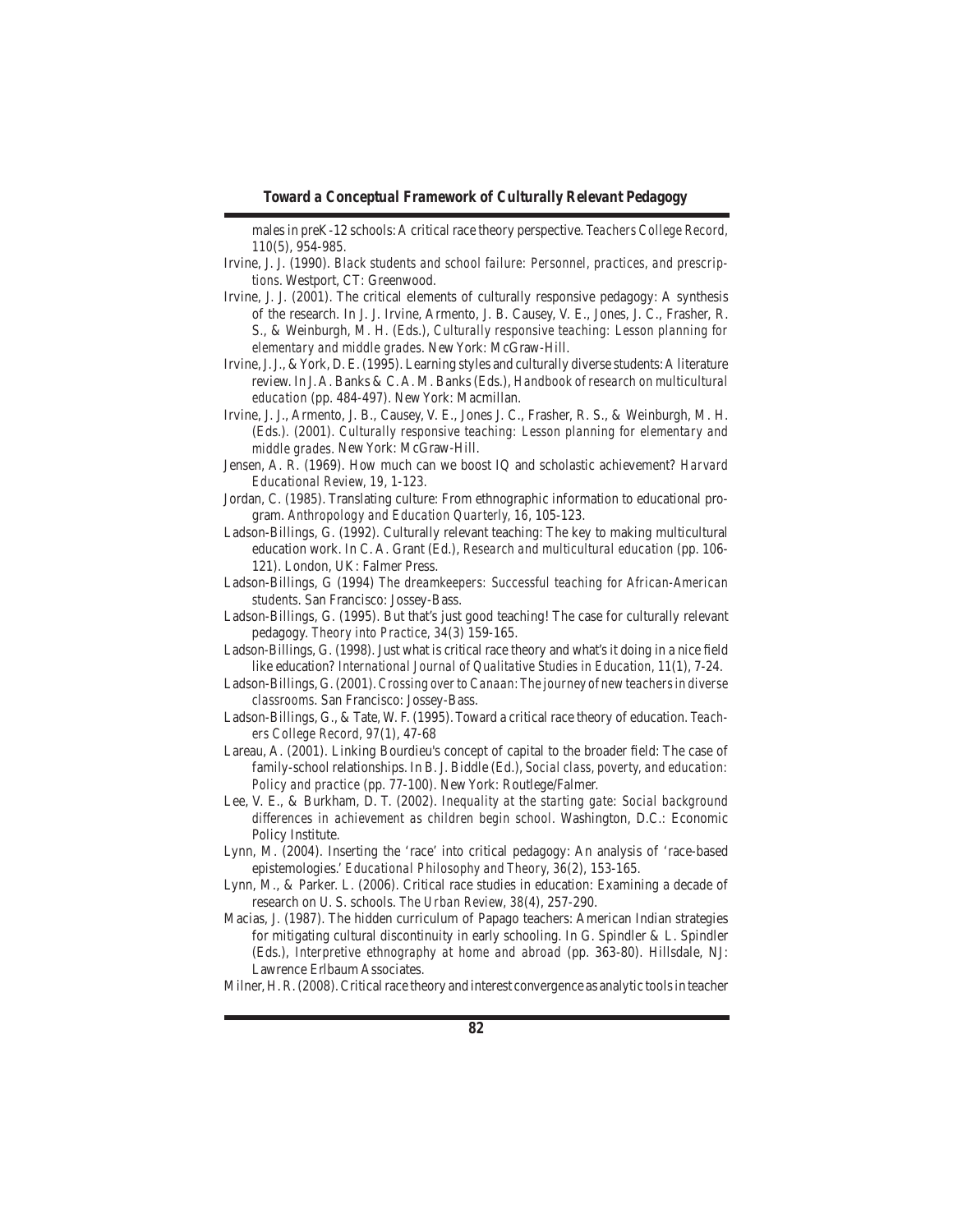education policies and practices. *Journal of Teacher Education, 59*(4), 332-346.

- Mohatt, G., & Erickson, F (1981). Cultural differences in teaching styles in an Odawa school: A sociolinguistics approach. In H. Trueba, G. Guthrie, & K. Au. (Eds.), *Culture and the bilingual classroom: Studies in classroom ethnography* (pp. 105-119). Rowley, MA: Newbury House.
- Moll, L. C. (1992). Bilingual classroom studies and community analysis. *Educational Researcher, 21*(2), 20-24.
- National Center for Educational Statistics (2000). *The condition of education 2000*. NCES 2000-062. Washington, DC: U.S. Government Printing Office.
- National Center for Educational Statistics. (2005). *Nation's report card*. Retrieved October 25, 2005 from http://nces.ed.gov/nationsreportcard/nrc/reading\_math\_2005/.
- National Center for Educational Statistics. (2009). *The condition of education 2006*. Retrieved January 21, 2010 from http://nces.ed.gov/programs/coe/2009/section1/indicator07.asp.
- Neito, S. (1999). *The light in their eyes: Creating multicultural learning communities*. New York: Teachers College Press.
- Nieto, S. (2002/2003). Profoundly multicultural questions. *Educational Leadership*. December/January, 6-10.
- Nieto, S. (2004). *Affirming diversity: The sociopolitical context of multicultural education* (4th ed.). New York: Longman.
- *No Child Left Behind* (NCLB) Act. (2001). Enacted by the Senate and House of Representatives of the United States of America in Congress assembled. Retrieved September 10, 2003 from http://www.ed.gov/nclb/landing.jhtml?src=pb and http://www.ed.gov/ policy/elsec/leg/esea02/107-110.pdf
- Riley, R. (October. 1999). Improving America's schools. (A speech delivered at the Improving America's Schools Conference, Tampa, FL).
- Sack, J. L. (2005, March 23). Progress report on "No Child" law shows hits and misses. *Education Week, 24*(28), 9.
- Sleeter, C. E., & Grant, C. A. (2002). *Making choices for multicultural education: Five approaches to race, class and gender* (4th ed.). Upper Saddle River, NJ: Prentice-Hall.
- Solorzano, D., & Yosso, T. (2000). Towards a critical race theory of Chicano and education. In C.Tejada, C. Martinez, & Z. Leonardo (Eds.), *Charting new terrains in Chicana(o)/ Latina(o) education* (pp. 35-66). Cresskill, NJ: Hampton Press
- Stanley, C. A. (2007). When counter narratives meet master narratives in the journal editorial-review process. *Educational Researcher, 36*(1), 14-24.
- Tatum, B. D. (1992). Talking about race, learning about racism: The application of racial identity development theory in the classroom. *Harvard Educational Review, 62*(1), 1-24.
- Tatum, B. D. (1997). *"Why are all the Black kids sitting together in the cafeteria?" And other conversation about race*. New York: Basic Books.
- U.S. Department of Census. (2008). *ACS demographic and housing estimates: 2007*. RetrievedJanuary21,2010,fromhttp://factfinder.census.gov/servlet/ADPTable?\_bm=y& qr\_name=ACS\_2008\_1YR\_G00\_DP5&-geo\_id=01000US&-ds\_name=ACS\_2008\_ 1YR\_G00\_&lang=en&-\_caller=geoselect&-redoLog=false&-format=

Vanneman,A.,Hamilton,L.,BaldwinAnderson,J.,&Rahman,T.(2009).*Achievement gaps: How Black and White students in public schools perform in mathematics and reading*